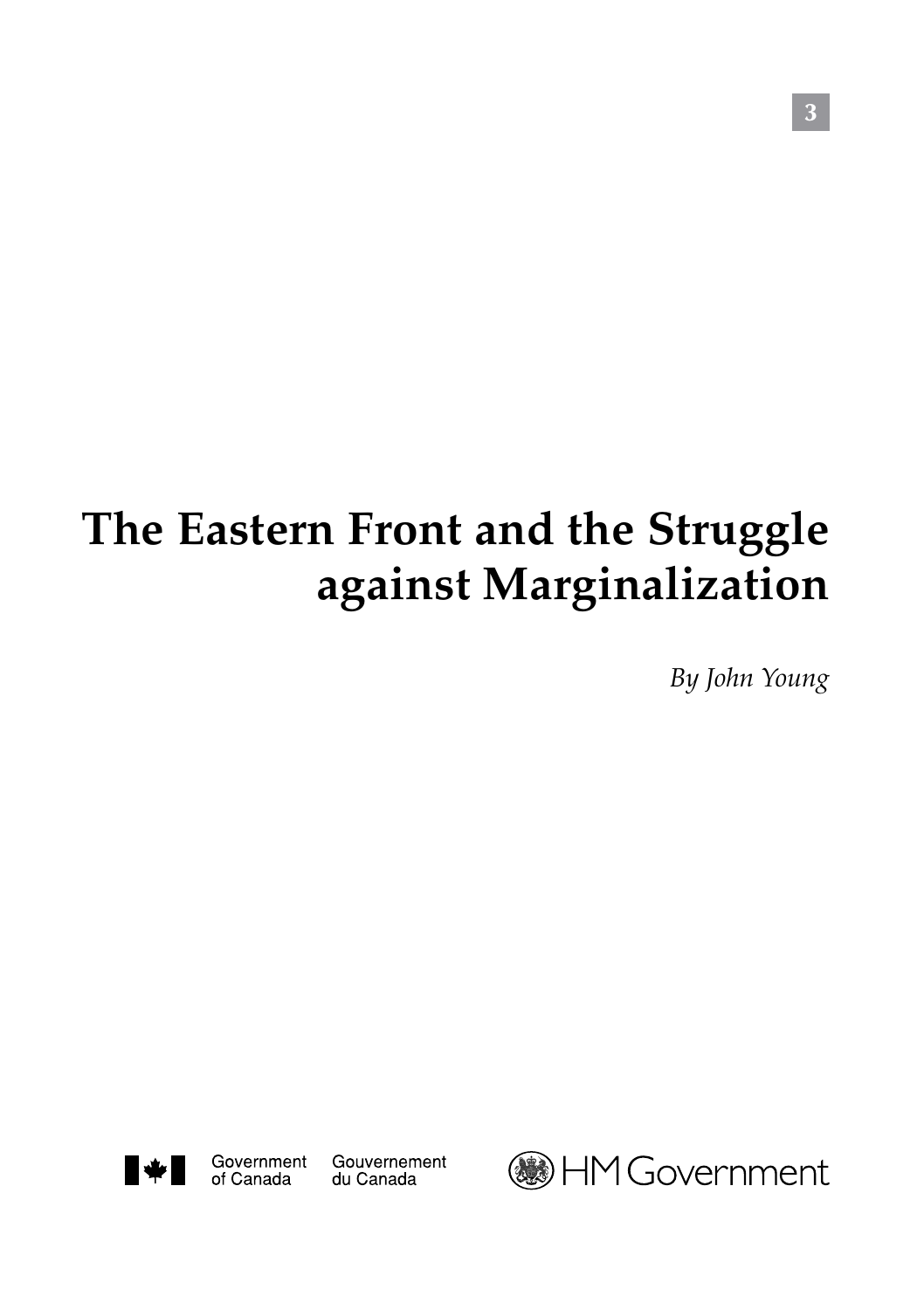# Copyright

Published in Switzerland by the Small Arms Survey

© Small Arms Survey, Graduate Institute of International Studies, Geneva 2007

First published in May 2007

All rights reserved. No part of this publication may be reproduced, stored in a retrieval system, or transmitted, in any form or by any means, without the prior permission in writing of the Small Arms Survey, or as expressly permitted by law, or under terms agreed with the appropriate reprographics rights organization. Enquiries concerning reproduction outside the scope of the above should be sent to the Publications Manager, Small Arms Survey, at the address below.

Small Arms Survey

Graduate Institute of International Studies 47 Avenue Blanc, 1202 Geneva, Switzerland

Copyedited by Andy Mash

Cartography by MAP*grafix*

Typeset in Optima and Palatino by Julian Knott (www.julianknott.com)

Printed by nbmedia in Geneva, Switzerland

ISBN 2-8288-0081-4

# The Small Arms Survey

The Small Arms Survey is an independent research project located at the Graduate Institute of International Studies in Geneva, Switzerland. It serves as the principal source of public information on all aspects of small arms and as a resource centre for governments, policy-makers, researchers, and activists.

Established in 1999, the project is supported by the Swiss Federal Department of Foreign Affairs, and by contributions from the Governments of Belgium, Canada, Finland, France, the Netherlands, Norway, Sweden, and the United Kingdom. The Survey is also grateful for past and current project-specific support received from Australia, Denmark, and New Zealand. Further funding has been provided by the United Nations Development Programme, the United Nations Institute for Disarmament Research, the Geneva International Academic Network, and the Geneva International Centre for Humanitarian Demining. The Small Arms Survey collaborates with research institutes and NGOs in many countries, including Brazil, Canada, Georgia, Germany, India, Israel, Jordan, Norway, the Russian Federation, South Africa, Sri Lanka, Sudan, Sweden, Thailand, the United Kingdom, and the United States.

Small Arms Survey Graduate Institute of International Studies 47 Avenue Blanc, 1202 Geneva, Switzerland

*Phone:* +41 22 908 5777 *Fax:* +41 22 732 2738 *Email:* smallarm@hei.unige.ch *Web site:* www.smallarmssurvey.org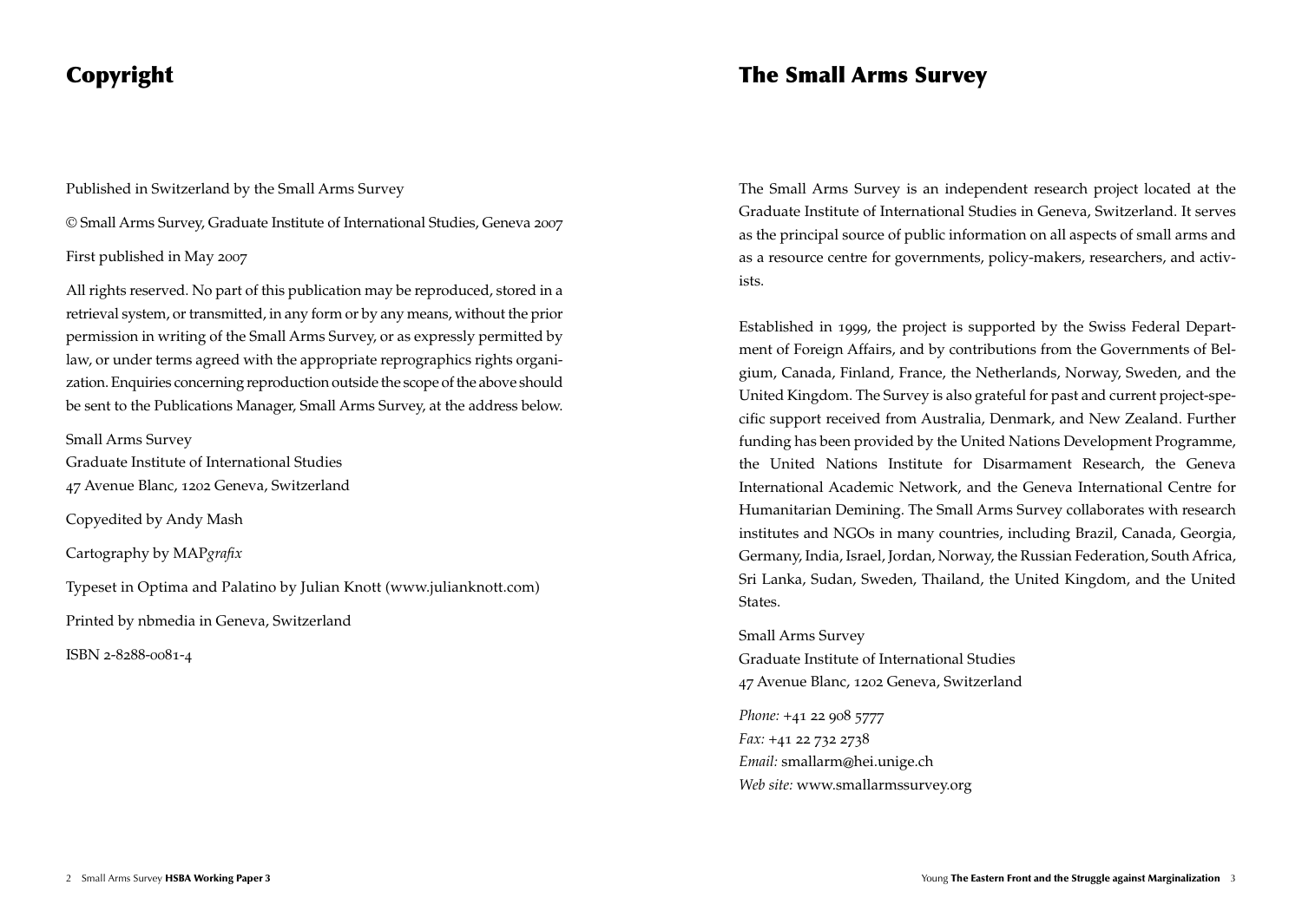# The Human Security Baseline Assessment

The Sudan Human Security Baseline Assessment (HSBA) is a two-year research project (2005–07) administered by the Small Arms Survey. It has been developed in cooperation with the Canadian Ministry of Foreign Affairs, the UN Mission in Sudan, the UN Development Programme, and a wide array of international and Sudanese NGO partners. Through the active generation and dissemination of timely empirical research, the HSBA project works to support disarmament, demobilization and reintegration (DDR), security sector reform (SSR), and arms control interventions to promote security.

The HSBA is being carried out by a multidisciplinary team of regional, security, and public health specialists. It reviews the spatial distribution of armed violence throughout Sudan and offers policy-relevant advice to redress insecurity.

*HSBA Working Papers* are timely and user-friendly reports on current research activities in English and Arabic. Future papers will focus on a variety of issues, including victimization and perceptions of security, armed groups, and local security arrangements. The project also generates a series of *Issue Briefs*.

The HSBA project is supported by the Global Peace and Security Fund at Foreign Affairs and International Trade Canada and the UK Government Global Conflict Prevention Pool.

For more information contact:

Claire Mc Evoy HSBA Project Coordinator Small Arms Survey 47 Avenue Blanc, 1202 Geneva Switzerland

*E-mail:* mcevoy@hei.unige.ch *Web site:* www.smallarmssurvey.org (click on Sudan)

# **Contents**

| III. The roots of marginalization and armed struggle in the east  17 |
|----------------------------------------------------------------------|
| IV. The rise of the Beja Congress and the Rashaida Free Lions  22    |
|                                                                      |
|                                                                      |
|                                                                      |
|                                                                      |
|                                                                      |
|                                                                      |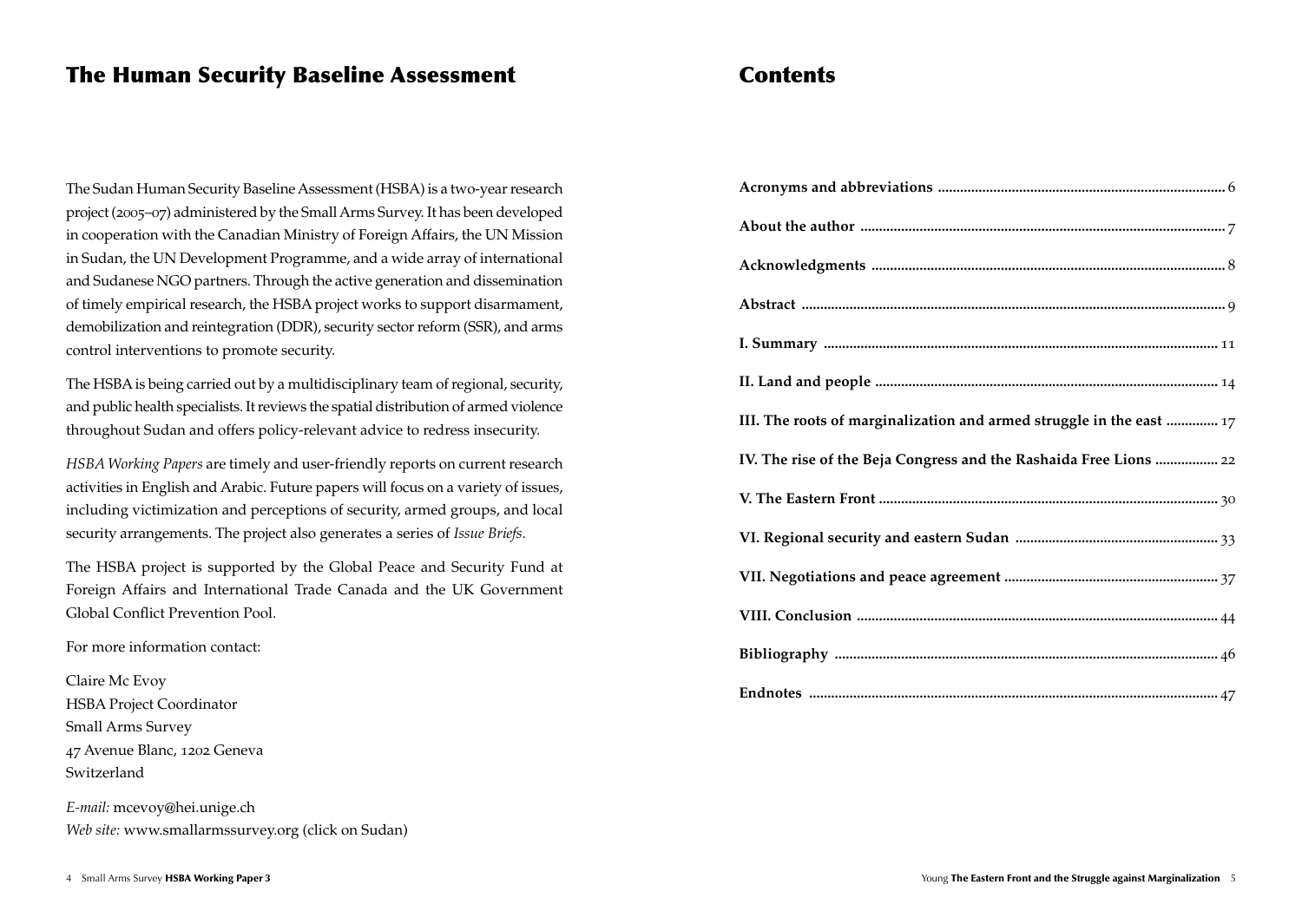### Acronyms and abbreviations

| BC            | Beja Congress                                     |
|---------------|---------------------------------------------------|
| <b>CPA</b>    | Comprehensive Peace Agreement                     |
| <b>DPA</b>    | Darfur Peace Agreement                            |
| <b>DUP</b>    | Democratic Unionist Party                         |
| ELF           | Eritrean Liberation Front                         |
| <b>EPLF</b>   | Eritrean Peoples Liberation Front                 |
| <b>EPRDF</b>  | Ethiopian Peoples Revolutionary Democratic Front  |
| <b>ESPA</b>   | Eastern Sudan Peace Agreement                     |
| <b>ESRDF</b>  | Eastern Sudan Rehabilitation and Development Fund |
| GoS           | Government of Sudan                               |
| <b>IDP</b>    | <b>Internally Displaced Persons</b>               |
| <b>JEM</b>    | Justice and Equality Movement                     |
| <b>NCP</b>    | <b>National Congress Party</b>                    |
| <b>NDA</b>    | National Democratic Alliance                      |
| <b>NIF</b>    | National Islamic Front                            |
| <b>PFDJ</b>   | Popular Front for Development and Justice         |
| <b>SAF</b>    | Sudan Armed Forces                                |
| SLM/A         | Sudan Liberation Movement/Army                    |
| <b>SPLM/A</b> | Sudan Peoples Liberation Movement/Army            |
| <b>UAE</b>    | <b>United Arab Emirates</b>                       |
| <b>UNMIS</b>  | United Nations Mission in Sudan                   |

# About the author

John Young is a Canadian academic who first travelled to Sudan in 1986 to work as a journalist with the *Sudan Times* and stayed for three years. He then returned to Canada to complete a PhD in Political Science at Simon Fraser University, where he is currently a Research Associate with the Institute of Governance Studies.

Young spent most of the 1990s in Ethiopia as a professor at Addis Ababa University and doing field research in the areas of ethnic federalism, political parties, and the Ethiopian-Eritrean War. He then worked for the Canadian International Development Agency in Addis Ababa as an adviser on the Sudanese peace process. Leaving Addis, he moved to Nairobi and was assigned to work as an adviser to Ambassador Daniel Mboya, Special Envoy for Peace in Sudan for the Intergovernmental Authority on Development (IGAD) Secretariat. After working briefly, still in Nairobi, for the UN news agency IRIN as the head of information analysis, he took a position as a monitor with the Civilian Protection Monitoring Team (CPMT) working in South Sudan, and also briefly with the African Union Cease Fire Commission, for the next two years.

Since leaving the CPMT in October 2004 he has lived in Khartoum, working as an independent consultant and carrying out academic research in the areas of peace, security, and regional relations. Young has written *Peasant Revolution in Ethiopia* (Cambridge University Press, 1997) and published widely in academic journals. His most recent publications are on the South Sudan Defense Forces (SSDF), an analysis of the Comprehensive Peace Agreement (CPA), a consideration of the legacy of John Garang, and a review of the regional security implications of the conflict in eastern Sudan.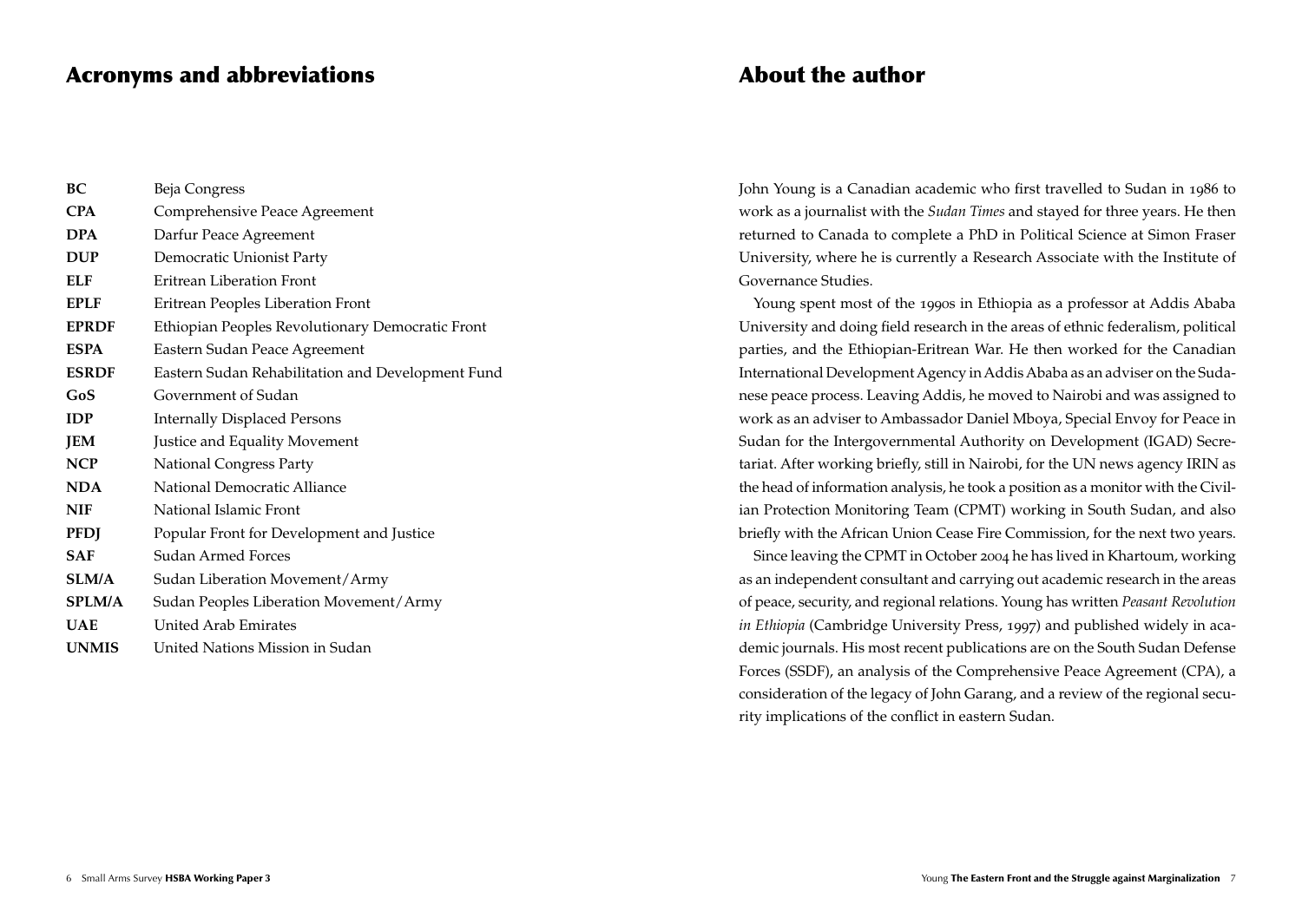# Acknowledgments

The author wishes to acknowledge the helpful and encouraging comments of Dr Sara Pantuliano, Research Fellow with the Humanitarian Policy Group at the Overseas Development Institute, who is the leading academic authority on eastern Sudan.

# Abstract

For years international attention in Sudan focused on the southern civil war, but the conditions of marginalization and resentment which motivated that conflict also existed in the east of the country. While dissidents in the south moved quickly to launch a rebellion and were later joined by western rebels, their counterparts in the east endeavoured to overcome their problems by political means. However, successive dictatorial regimes in Khartoum led Beja Congress (BC) politicians to move to Eritrea, join the National Democratic Alliance, and launch an armed struggle in the early 1990s. In 2005 the BC joined the Rashaida Free Lions to form the Eastern Front but weak leadership, lack of a clear political programme, poor organization, and dependence on Eritrea contributed to the failure of the military campaign. The Eastern Sudan Peace Agreement of 14 October 2006 calls for the absorption of the Eastern Front armed forces into the Sudan Armed Forces in exchange for political positions in the national government, the national assembly, and in three eastern states. The agreement, however, largely reflects the broader regional interests of Khartoum and Asmara and is unlikely to end the marginalization that led the Eastern Front to launch its armed struggle.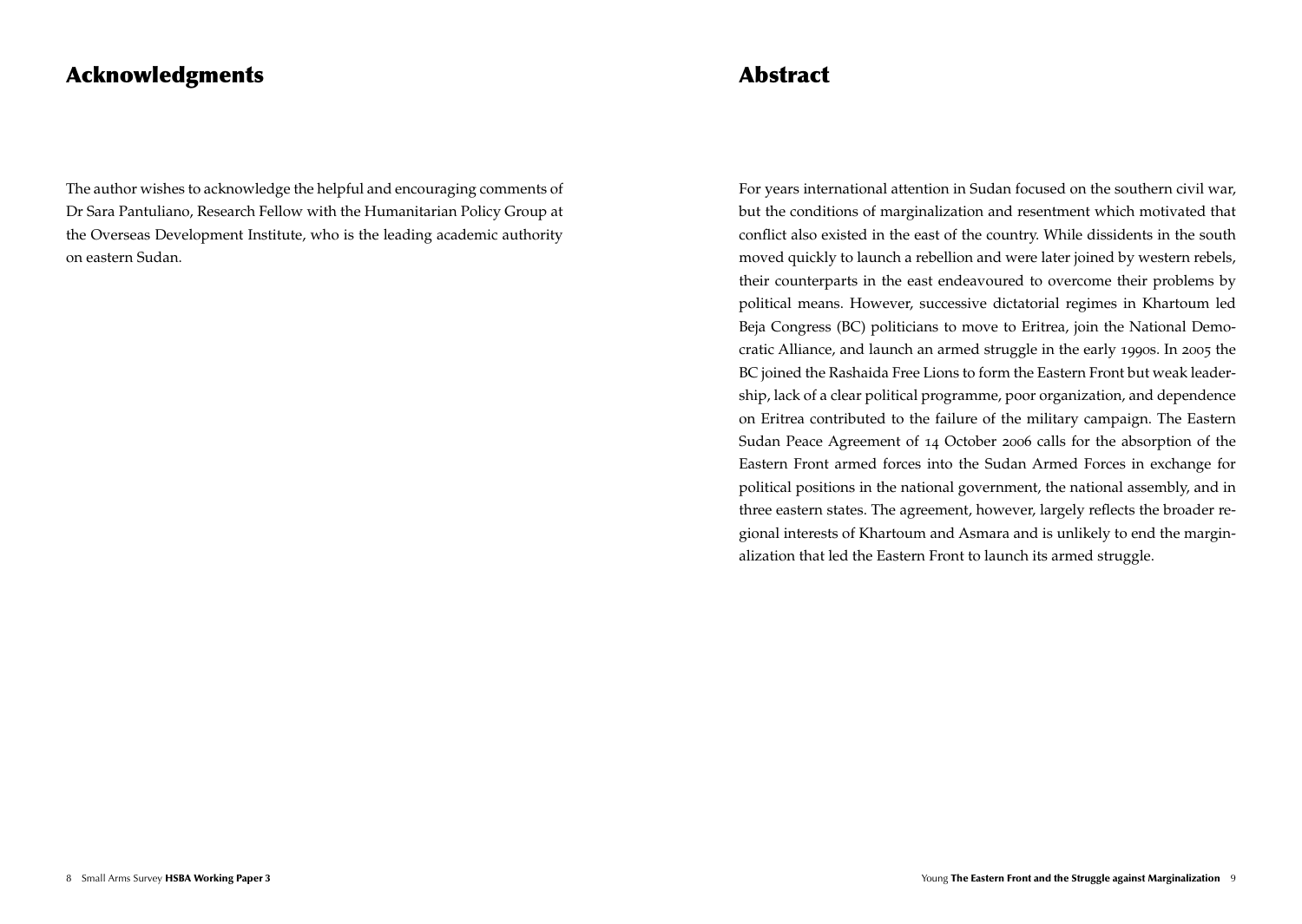

# I. Summary

Although the term 'marginalization' was popularized by the Sudan People's Liberation Movement/Army (SPLM/A) in what became known as the 'marginalized territories' of Abyei, Nuba Mountains, and South Blue Nile (Young, 2004), its provenance can be dated to an earlier time and a different—but related—struggle. It was the Beja Congress (BC), formed in 1958, that first organized against the tribe's peripheral, or marginalized, position.

For the Beja marginalization meant—and continues to mean—the overwhelming poverty of the region; the government in Khartoum refusing to pursue development, or even provide basic services such as health and education in the east; and the government undermining local economies and traditional authorities.

Successive military governments prohibited the Beja from participating in the political arena and their campaign for inclusion forced them into armed opposition. In 1993 the BC joined the Asmara-based National Democratic Alliance (NDA), an umbrella organization that brought together parties committed to ending the hegemony of the riverine elite (the Shagiyya, Jallien, and Danagla tribes) in Khartoum and bringing about a 'New Sudan' free of marginalization.

The NDA did not last long enough to achieve its goals. With support from the US-led 'Troika' that also included the United Kingdom and Norway, Khartoum negotiated a separate peace with the south, leading to the signing of the Comprehensive Peace Agreement (CPA) on 9 January 2005 with the rebel SPLM/A, which promptly withdrew its crucial support for the NDA. The eastern rebellion had largely disintegrated by late 2005 (Young, 2005). After efforts to build an alliance between rebels in eastern Sudan and Darfur failed, the BC sought instead to unify the peoples in the east. This shift from an ethnic rationale to a regional rationale for the conflict led to an alliance of mainly small groups, of which the Rashaida Free Lions was the most impor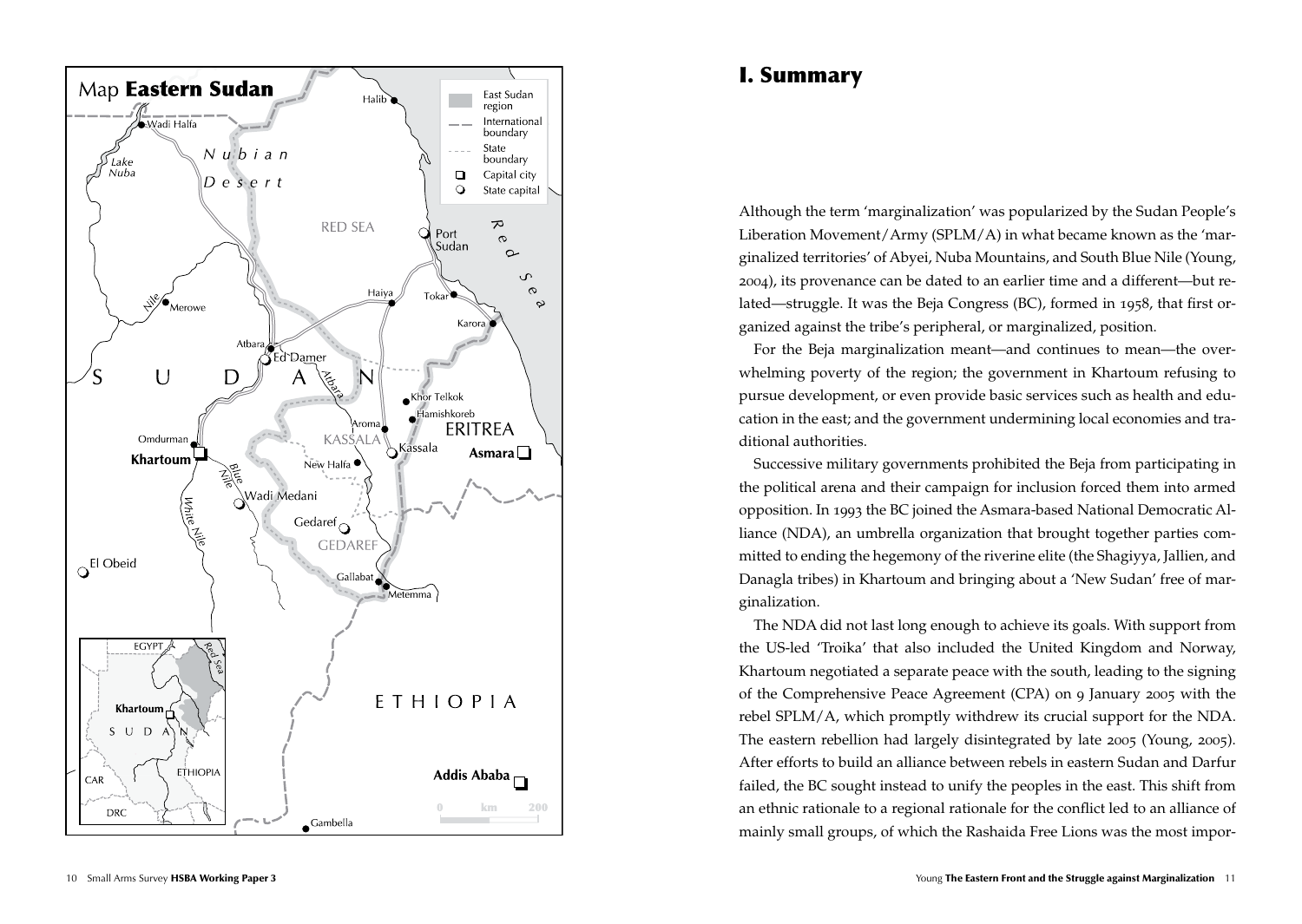tant. The process culminated in the formation of the Eastern Front in early 2005.

Although the Eastern Front mobilized many people in the poverty-stricken east, its military achievements were limited. Moreover, with the SPLM/A gone and the NDA in disarray, the Eastern Front became increasingly dependent on Eritrea, and hence hostage to broader regional interests.

This study describes the origins and the rise of the Beja Congress (and to a lesser extent the Rashaida Free Lions) and their armed rebellion, as well as the process leading up to the Eastern Sudan Peace Agreement (ESPA) of 14 October 2006 and its aftermath. It sets the eastern rebellion in its broader national and regional contexts and provides a critical review of the ESPA, which ended the conflict.

The study finds that the outcomes of the agreement for the Eastern Front are mixed. In line with the ESPA's requirement that the rebel group dissolve its armed forces and end the military campaign against the government, the Front's forces are being absorbed into the Sudan Armed Forces (SAF). Although the former rebels gain positions in the executive branch of the national government and in the national assembly, the dominant position of the National Congress Party (NCP) in Khartoum persists. Similarly, the Front won positions in the three eastern states, but the NCP retains control over the security services there. Despite the NCP's ongoing control, however, the rebels highly prize the legitimacy and power granted by the ESPA to engage politically in Sudan.

Conversely, the ESPA leaves the NCP in a strong position. The agreement ended the military threat posed by the Eastern Front and Eritrea in the east, increased the NCP's legitimacy abroad, freed up troops that can be used in Darfur, and enhanced its relations with the Government of Eritrea. The NCP also controls the four-year USD 600 million development fund for the eastern region provided for in the agreement.

Eritrea is the other beneficiary of the ESPA. By mediating the agreement, it has increased its regional standing and improved relations with the government in Khartoum—thus permitting the joint border between Eritrea and Sudan to be reopened. It also reduced the threat posed by SAF-supported Eritrean dissidents, ended its encirclement by Sudan, Ethiopia, and Yemen,

and initially appeared to place itself in a favourable position to lead the next round of negotiations on Darfur. These achievements represent a complete change in fortunes for a government that was until recently extremely vulnerable to threats from its neighbours—especially Ethiopia.

The ESPA will not, in itself, end the marginalization of eastern Sudan. Although the rebels have finally earned the right to operate freely as a political party, the NCP remains firmly in control of national and regional politics. The goal for the opposition will now be to unseat the NCP in the elections promised in the CPA—if they take place.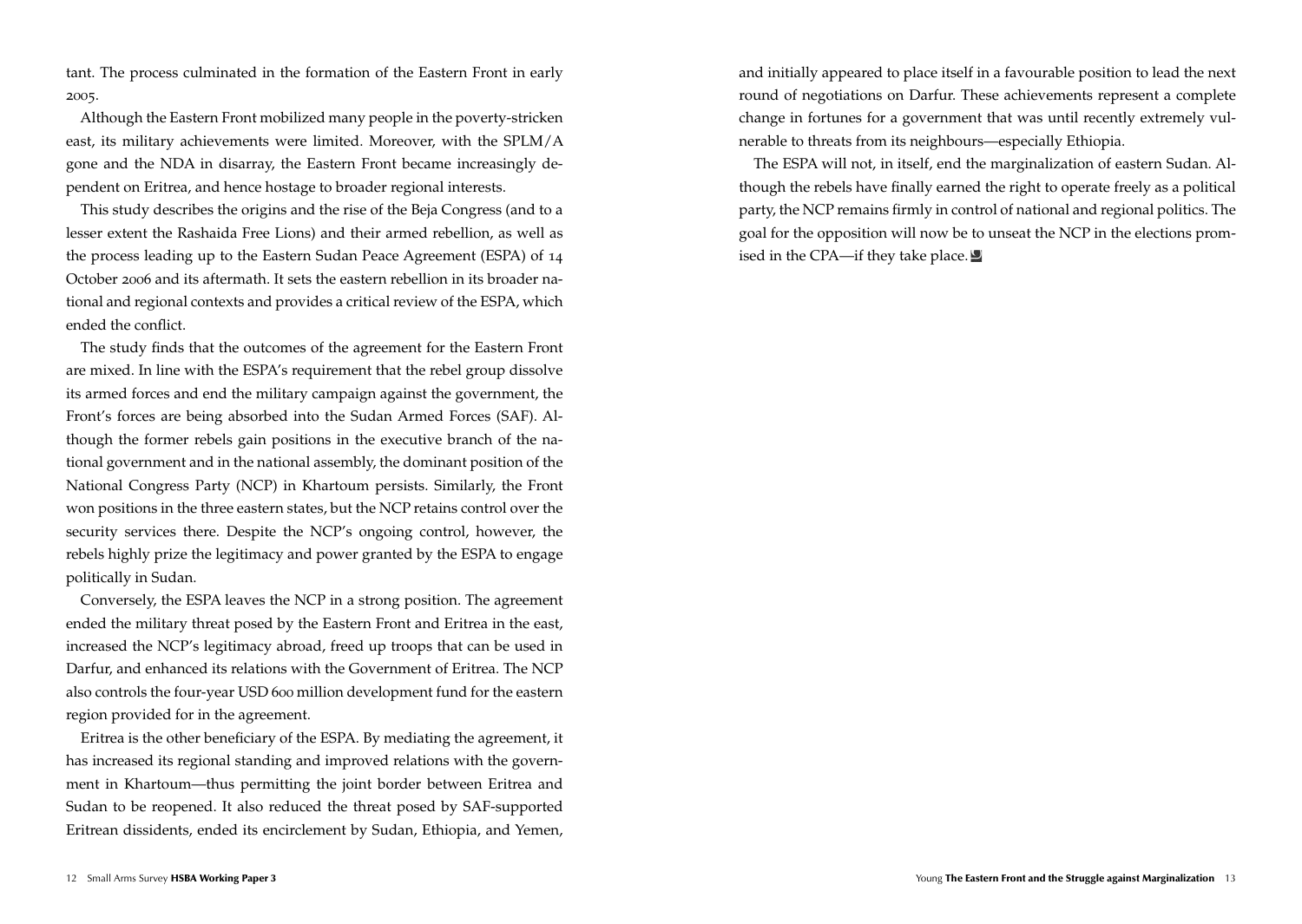# II. Land and people

Stretching from the Nile to the Red Sea, host to Sudan's only ports and the road, rail, and oil pipeline links to them, and situated adjacent to Eritrea and Ethiopia, eastern Sudan's strategic location has had a significant effect on its recent history, including on the causes, conduct, and resolution of the rebellion against Khartoum.

Eastern Sudan is a frontier three times over: first, it is a geographical frontier between the flatlands and deserts and the rugged mountainous terrain of western Eritrea and Ethiopia; second, it is a cultural frontier that marks the eastern limits of Islam and the beginning of the Orthodox Christian societies of highland Eritrea and Ethiopia; and, third, it is an economic frontier between the pastoralism in the lowlands and the intensive cultivation in the highlands. While its isolation and the fierce opposition of the Beja to intrusion into their lands limited government control and gave rise to extensive *shifta* (bandit) activity, access to the territory through the Red Sea also brought foreign invaders from as far away as Europe. Immediately before the British conquest, the east was largely controlled by the Mahdyia regime and its local representative, Osman Digna, a Beja.

The three states of eastern Sudan—Red Sea, Kassala, and Gedaref—together have a population of approximately 3.7 million, of which the Beja are estimated to number about half (World Bank, 2003). Red Sea state is thought to have a population of 800,000, most of whom live in the capital Port Sudan. Kassala state has a population of 1.5 million, and Gedaref state approximately 1.8 million. Tribally, the Beja form the largest group in Red Sea state and their numbers steadily decrease moving south to about 20 per cent of the population in Gedaref. The level of extreme poverty follows the same pattern: the Red Sea suffers the most, followed by Kassala, and then Gedaref. According to a household survey conducted by the World Food Programme, per capita income in Red Sea state was only USD 93 in 2004, considerably below the national average (World Food Programme, 2005).

Precipitation is so limited in Red Sea state that it largely precludes rain-fed agriculture. Rainfall increases moving south but, in most cases, it must be supplemented by irrigation schemes in order to achieve successful results. As a result of the limited precipitation and the poor quality of the soils, pastoralism has dominated economic activity in eastern Sudan for many years, and this remains the case today. After the last major drought, in 1984–85, many pastoralists migrated to urban centres, losing their land in the process. Those who remain have turned increasingly to producing charcoal to meet the rising demands of consumers in the towns, which causes deforestation (World Food Programme, 2005).

Eastern Sudan is host to a wide variety of peoples but the Beja are the largest group. Although highly decentralized throughout the east, the Beja share a common language—*TuBedawiye*, a Cushitic idiom—and a common segmentary structure, whereby each lineage is linked to the common ownership and use of land (Pantuliano, 2005). The Beja are an ancient people and have maintained a distinct culture and language despite having mixed for centuries with various groups that migrated to the region. The three main tribal groups that make up the Beja are the Bishariyyn, the Amara and the Hadendowa. There is some debate about whether a fourth group, the Beni Amer, can also be considered Beja since most of them speak *Tigre*, a Semitic language related to Tigrinya and Amharic, and they have a different social structure based on a caste system (World Food Programme, 2005).

The Rashaida, an Arab pastoralist tribe that migrated from the Arabian Gulf to Sudan in the mid-19th century, are mostly found in Kassala state, although their migration takes them north to the Egyptian border. They are relatively wealthy and tend to be viewed as aloof by the Beja and other Sudanese groups. Although acknowledged to be highly skilled traders, even if they are sometimes involved in smuggling across the Eritrean and Egyptian borders and the Red Sea, they suffer insecurity because of their lack of land rights (International Crisis Group, 2006).

Other pastoralists from West Africa and Darfur have moved to the east in more recent times. Nubians were forcibly transferred from their traditional homeland in northern Sudan to New Halfa, west of Kassala, in the wake of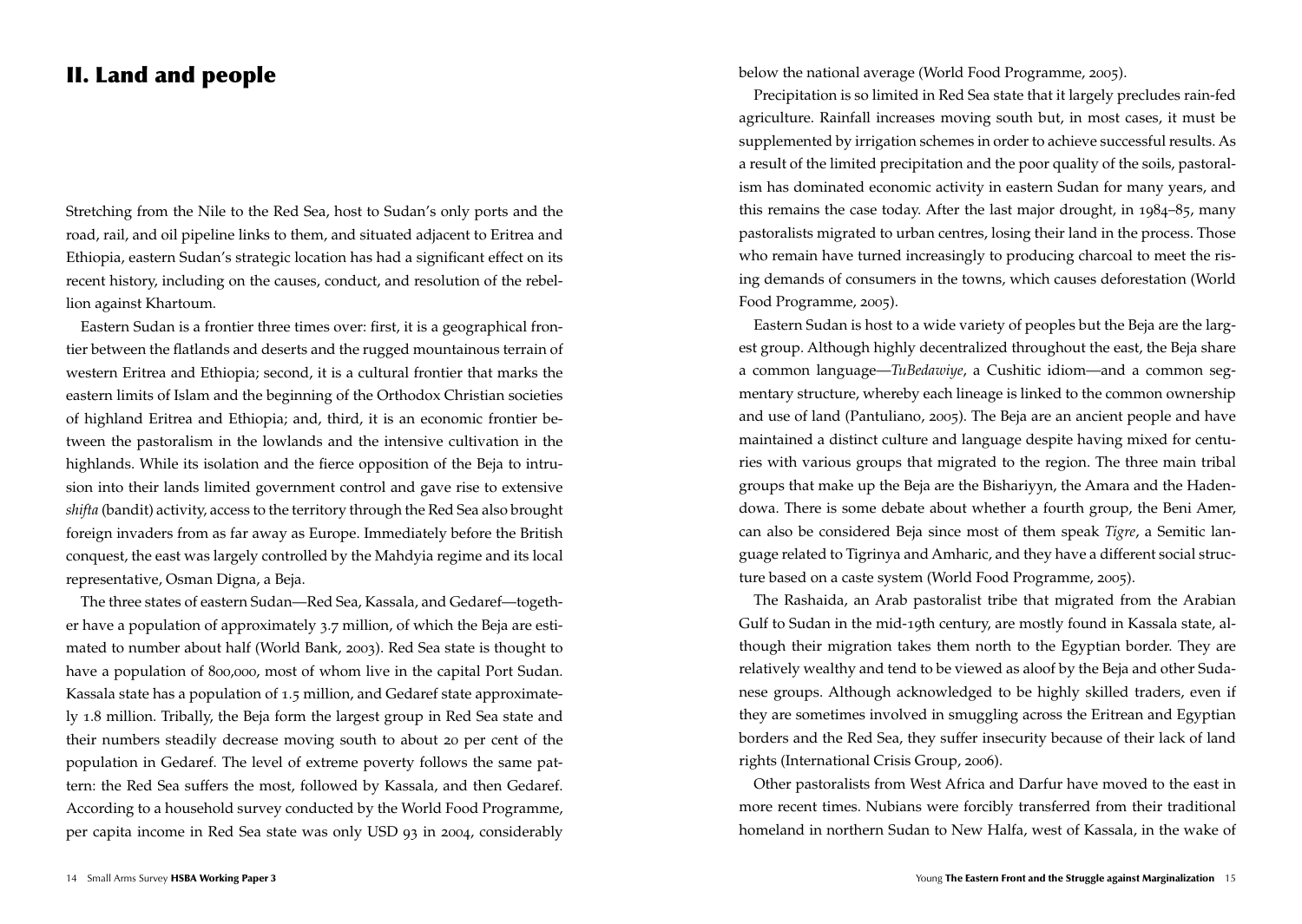the construction of the Aswan High Dam in the 1960s. The Shukrya, an Arab tribe, inhabits parts of Gedaref state together with Massalit farmers and other Darfurians, most of whom are employed on the large commercial agricultural schemes there and in New Halfa. People from central Sudan also live in the east in small numbers and most hold positions in trade and government. Because of war in their areas, there are also displaced people from the Nuba Mountains and southern Sudan, as well as more recent migrants fleeing conflict in the west.

The population of eastern Sudan is overwhelmingly Muslim, but the religion is of a highly local character intimately interwoven with a host of tribal and other belief systems. A large proportion of the people in the region belong to the Khatimiya sect, which in turn is linked to the Democratic Unionist Party (DUP)—historically the leading party in the region. Not all those affiliated with the Khatimiya support the DUP but, historically, the link has been strong and both organizations are led by Osman Al-Mirghani. Relations between the DUP and the Eastern Front are very competitive. The DUP was seriously weakened by its poor performance in the 1986–89 ruling coalition, and by the subsequent efforts of the NCP to undermine it. As a result, the BC and the Eastern Front gained in stature in the region.

# III. The roots of marginalization and armed struggle in the east

Presidential Adviser Dr Ghazi Salahdien once famously said that the marginalized territories of Sudan begin 20 minutes outside Khartoum, and thus encompass virtually the entire country.<sup>1</sup> Eastern Sudan is arguably the most marginalized region. According to the 'Black Book', a study of regional political representation published underground in the late 1990s by Darfur Islamist followers of Hassan Al-Turabi, the east has been conspicuous since the time of Sudanese independence because of its political and economic marginalization. The Black Book argues that the east had fewer ministers and representatives than other regions of the country in: the central government; government corporations and quasi-governmental corporations; the military, education, and health services; and most other spheres. It also claims that the people of eastern Sudan have among the lowest levels of education and access to health services in the country (Black Book, undated).

From the time of the Ottoman Empire governments in Sudan have used the lands of the east for the benefit of the state and its allies and, in so doing, have damaged the local economy and alienated local inhabitants. Trouble began in the mid-19th century when large-scale cotton plantations were established in the Gash and Tokar deltas and farm labourers migrated from Turkey to work on these schemes. The Hadendawa, a component of the Beja, had their lands taken as a result and responded with guerrilla attacks that became more widespread and radicalized many in the area—including Osman Digna, the great Beja leader who would later join the Mahdi's revolt against the Turks and the British (Muddathir, 1986). The Khatimiya sided with the victorious British and were rewarded with lands in the Gash and Tokar deltas. This served to further weaken the livelihoods of the Hadendawa and deepened their resentment.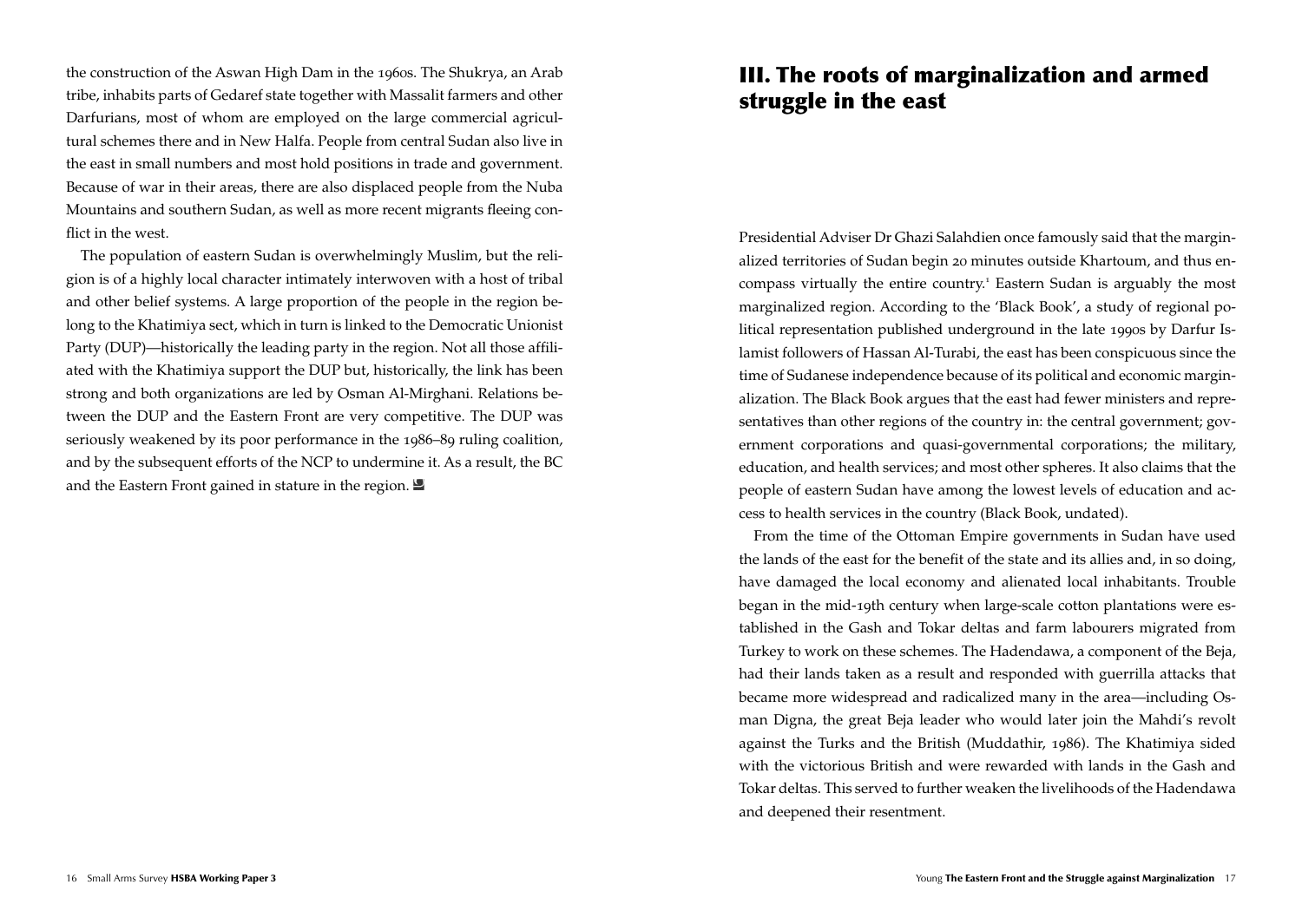The British established a local administration in the east that disrupted traditional authority and imposed leaders loyal to the new rulers rather than the tribe (Pantuliano, 2005). After Sudanese independence in 1956 a regime was established that one Eastern Front leader calls 'internal colonialism', whereby the riverine elite—the Shagiyya, Jallien, and Danagla tribes—took up administrative positions in the towns and employed indigenous inhabitants who were fleeing the crisis in the rural economy.<sup>2</sup> The politically connected administrators also pursued mechanized agricultural schemes that further undermined the traditional economy of the Beja. As a result of these changes, a large proportion of communal Beja land in the most fertile areas of the east is now owned by outsiders. More recently, land owned by Osman Al-Mirghani in the Kassala area was seized by the national government when he joined the armed opposition in Eritrea. It has also been reported that Osama bin Laden purchased two-thirds of Hadendowa territory in the Gash Delta (International Crisis Group, 2006) but this cannot be confirmed.

Recent political opposition from the Beja arose in response to a number of factors, including the effects of famines, floods, and migration on the region; flows of refugees and internally displaced persons (IDPs) into the east from conflict in and around Sudan; and deliberate political, cultural, and economic marginalization. The Rashaida, although subject to many of the same conditions, have a separate set of grievances based on events surrounding the 1990–91 Iraq-Kuwait conflict, which are discussed below.

*Famines, floods, and urban migration.* There are numerous reports of famines in the dry lands of the Beja but the 1984–85 famine stands out. Some 1.2 million people were displaced and an estimated 75–90 per cent of all the domestic animals owned by the Beja died. As a result, many Beja moved to the urban centres and did not return to their traditional livelihoods (Pantuliano, 2005). Culturally, Beja men idealize nomadic life; the city is considered filthy, unhealthy, unstable, and full of immorality. On the other hand, Beja women are more likely to associate urban living with advantages such as opportunity and liberation.<sup>3</sup>

The Beja also suffered disruption because of forced displacements caused by man-made environmental disasters. Nubian land was flooded in the 1960s

as a result of the construction of the Aswan High Dam. As a result, they were moved to areas west of Kassala, which reduced the area of Beja pasture land—producing disenchantment that is still evident today. The Bisharien-Beja who lived in the north-western parts of eastern Sudan were also displaced by the Aswan High Dam. They were forced to move south and did not receive any compensation.

Dislocation, drought, and the destruction of pastoralist economies have forced hundreds of thousands of destitute people to move to the cities—particularly Port Sudan. There are few jobs in the urban areas and the slums have greatly expanded in recent years. Port Sudan was regarded as a beacon of opportunity because of the expansion of the port, but this expansion involved a shift to containerization and mechanization which resulted in a declining labour force and further discontent. Unhappy workers in Port Sudan have proved receptive to BC propaganda.

*Refugees and IDP flows from conflicts.* The people of eastern Sudan have been negatively affected by a series of regional and national conflicts. In the modern period, Eritrea's war of independence, which began in 1961 and lasted 30 years, stands out for the widespread economic damage and dislocation visited on the people of the east. Hundreds of thousands of refugees fled across the border, thus deepening their destitution and insecurity and placing heavy demands on a fragile physical environment. After the collapse of the Haile-Selassie regime in 1974 and the rise of the *Derg*, or military regime, opposition developed throughout northern Ethiopia, which in turn led to more refugees in UN Refugee Agency camps in eastern Sudan. At their peak in the late 1980s these camps held more than one million people (Pantuliano, 2005). The defeat of the Derg in 1991 led to a slow return by the refugees to their homelands, but the outbreak of the Ethiopia-Eritrea War in 1998 again brought an influx of Eritrean refugees across the border.

Conflicts within Sudan have also had unsettling effects on the east. IDPs from the Nuba Mountains and the south began arriving in the 1980s—and few have left. Migrants from West Africa and Darfur, sometimes en route to Mecca, have taken up positions as farm labourers on the large agricultural schemes. Although their number is unknown, a government minister in Ge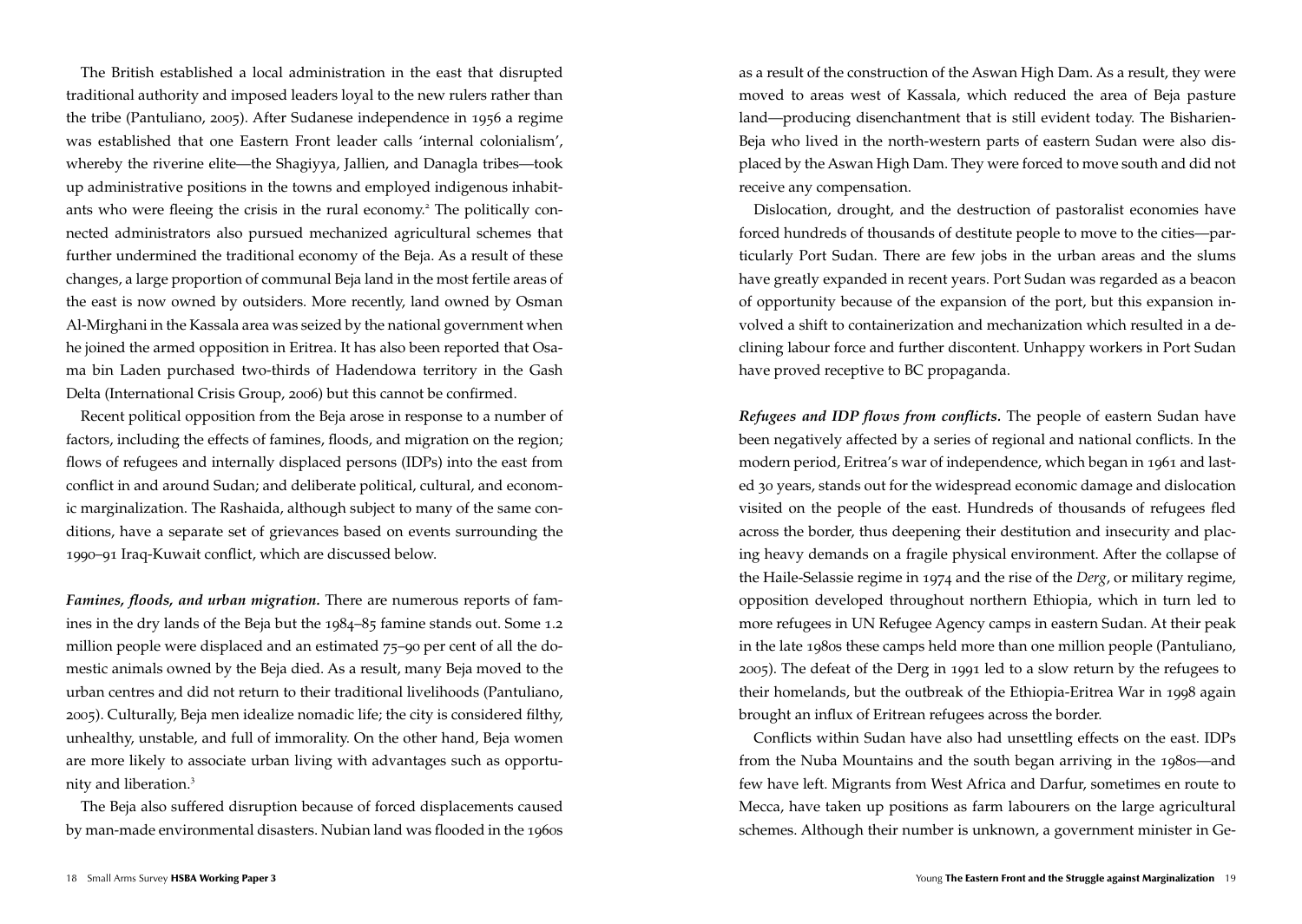daref state, the state in which most of these migrants reside, estimates that they make up at least 60 per cent of the population.<sup>4</sup> The people from the west have sometimes made common cause with the NCP's security services and this has caused tension with local people. In recent years the area has also witnessed a small influx of IDPs fleeing the conflict in Darfur.

Although armed conflict in the east has been limited compared to other areas of the country, it has also produced dislocation, insecure no-go areas along the Eritrean border, a drying up of capital, and inflows of IDPs—particularly those fleeing fighting in the Hamishkoreb area. The conflict has also led to civilian deaths and injuries from landmines.<sup>5</sup>

*Political, cultural, and economic marginalization.* As has been the case with other marginalized people in Sudan, the inhabitants of the east complain that government policies undermine their culture and language. Arabic is spoken by a minority of the educated Beja but it is the only language taught in public schools. At the same time, the sufi-based Islam that is practiced by the majority of the people is discouraged by Khartoum. People in the east regularly report that they prefer to watch television from neighbouring Eritrea where they can see singing and dancing drawn from their own culture to programming from Khartoum that does not reflect Sudan's enormous cultural diversity.

People in the east also complain that the NCP has not represented them fairly in outstanding border conflicts with Egypt and Ethiopia. In the Bejainhabited Halib area in Sudan's extreme north-east, the Eastern Front protest that the NCP is not making enough effort to remove Egyptian forces from Sudanese land. In the Gallabat-Metemma area of the southern extreme of eastern Sudan there is another dispute over valuable agricultural land that has periodically taken violent forms, although in recent years the Sudanese and Ethiopian governments have endeavoured to resolve the problem peacefully by establishing a border commission that is currently working to demarcate their entire border. These efforts have not always been accepted by the local people, however, who claim that Ethiopian farmers are holding their land and that Khartoum is more interested in good relations with Addis Ababa than protecting the interests of local people. The Eastern Front has attempted to capitalize on both these disputes.

Some of the Beja grievances against Khartoum are shared by the Rashaida, their comrades in the Eastern Front, but there are also some important differences. While the Rashaida suffer from the same lack of development, including limited health facilities and schools, they have the financial resources to purchase these services. It was the events surrounding the 1990–91 Gulf War and its aftermath that mobilized Rashaida sentiment against Khartoum. Sudan sided with Iraq in the conflict but the Sudanese Rashaida joined the United Arab Emirates in supporting Kuwait. At the end of the war Kuwait rewarded the Rashaida with some 400 vehicles**,** but these were confiscated by the national government.<sup>6</sup> The Rashaida considered the confiscation of their vehicles to be theft and a threat to their livelihood, and their anger became critical to the efforts of Mabrouk Salim—a former DUP member of the Sudanese parliament, a chief, and a wealthy trader—to mobilize the community in opposition to the government. In 1999 the Rashaida Free Lions was established with the strong support of the Eritrean government.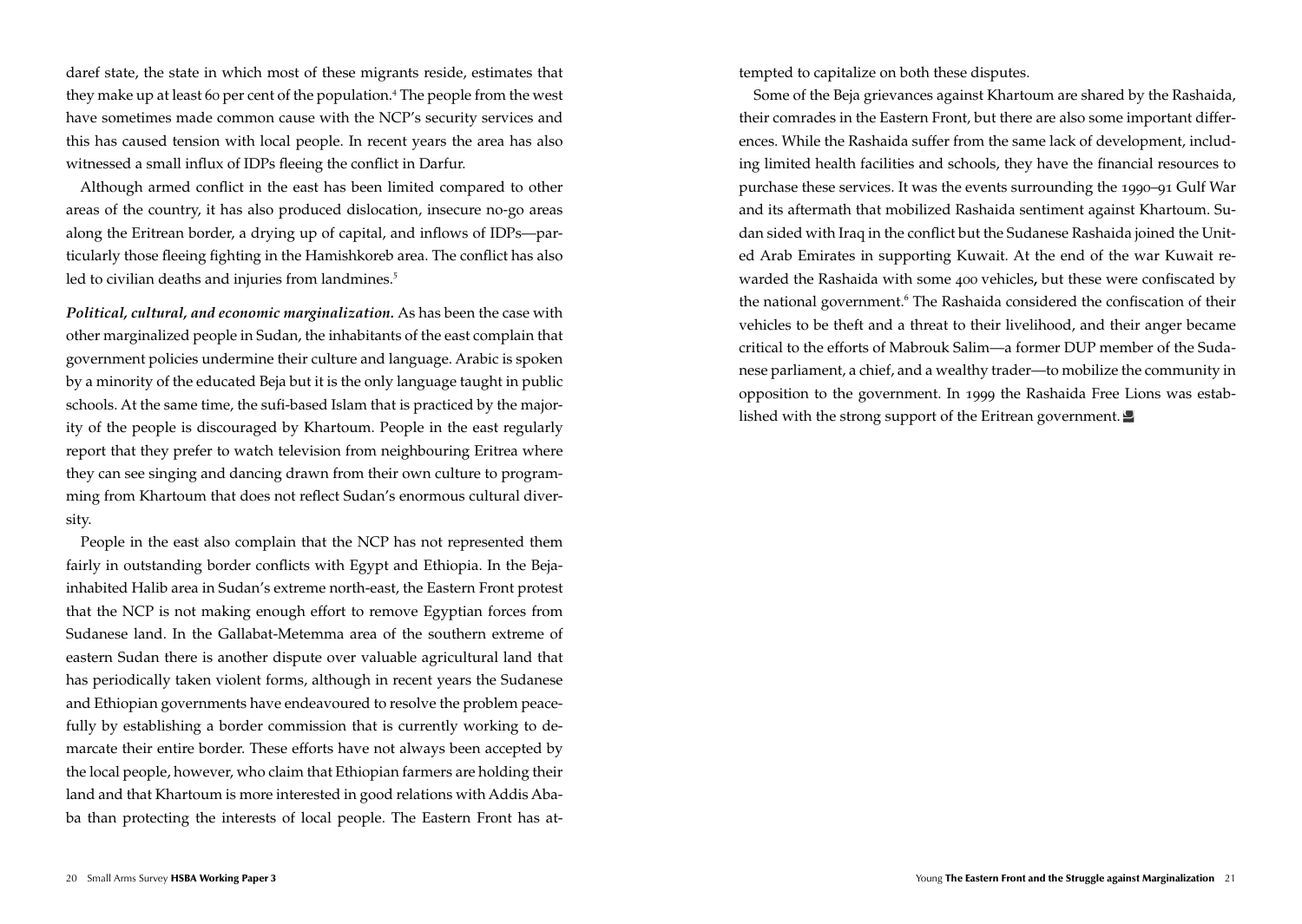# IV. The rise of the Beja Congress and the Rashaida Free Lions

The BC was established in Port Sudan in 1958 to protest against the tribe's poverty, its lack of development, and attempts by Khartoum to undermine indigenous culture. Like the dissidents to the south, the BC called for the introduction of a federal system with strong regional autonomy as a way of ending their lack of representation in Khartoum. It was also critical of the Mirghani-led DUP, which claimed to be the party of the east, but which the BC felt had done little for the region.

The democratic route to political change was first closed in 1960—two years into the military junta of General Ibrahim Abboud, who banned the BC and all other political parties. The parties were again permitted to operate after the so-called October Revolution of 1964, which brought popular rule back to the country. In the democratic elections of 1965 the BC gained nine seats but this parliamentary government was also overthrown and General Jafir Nimiri came to power and again banned political parties. The BC joined other opposition parties, most notably the Umma Party, in an unsuccessful attempt to overthrow the regime in 1976 from bases in Libya. The popular uprising of 1985 removed Nimiri, leading to national elections the following year. The BC won only one seat—losing most of its support to a resurgent DUP, which subsequently participated in the Sadig Al-Mahdi-led coalition government of 1986–89. When the coalition government was overthrown in 1989 by Omar Bashir and Hassan Al-Turabi, political parties, including the BC, were banned once again.

In the same year the NDA was established in Asmara. The NDA began as a grouping of opposition political parties led by the Umma and the DUP. The SPLM/A joined in 1995 and quickly came to dominate the military wing of the organization. In 1993 the BC joined the NDA and, with the support of the Eritrean Army and the SPLA, it launched a series of attacks along the Sudanese-Eritrean frontier.

The attacks concentrated on strategic assets, such as the Khartoum-Port Sudan road, the oil pipeline, and the military installations defending them. These attacks, while successful, did not close the road for more than a few hours or stop the flow of oil for more than a few days. It was the pastoralists who crossed these border areas who were most affected by the insecurity and the landmines, which were used to surround the bases of the Eritrean-based opposition and the SAF.<sup>7</sup>

There was also considerable fighting in the Tokar area on Eritrea's northern border with Sudan. This became something of a stronghold for the party and produced some of its most prominent leaders, such as Chairman Musa Mohamed, Abdulla Kunna, and Salah Barakwin. Long before the outbreak of the war in the east they had supported the Eritrean Peoples Liberation Front (EPLF) and its leader, Isias Afewerki, in its struggle for independence. This won them the confidence of the Eritrean rebels who after 1991 became the leaders of the government in Asmara.

#### **Effectiveness as a fighting force**

The NDA and the BC were not significant military forces, limiting themselves to hit-and-run attacks along the border which never seriously challenged the government. The BC fighting force did not number more than a few hundred at any time and was tightly controlled by the Eritrean Army. Heavy weapons, including tanks, were used in major attacks such as those against Hamishkoreb and Kassala, but they remained exclusively in the hands of the Eritreans or the SPLA. The BC (and the Free Lions) depended almost completely on small arms.

At its peak, however, the NDA (including the BC) achieved a number of modest military victories, which must be credited primarily to the involvement of the SPLA. The NDA—with considerable assistance from the SPLA twice captured Hamishkoreb before finally holding it from October 2002 until April 2006 when the SPLA withdrew under the terms of the CPA, at which time the area was immediately taken over by the SAF. The NDA, again with considerable support from the SPLA, captured most of Kassala for 24 hours in September 2000 before retreating. The NDA and BC held parts of the area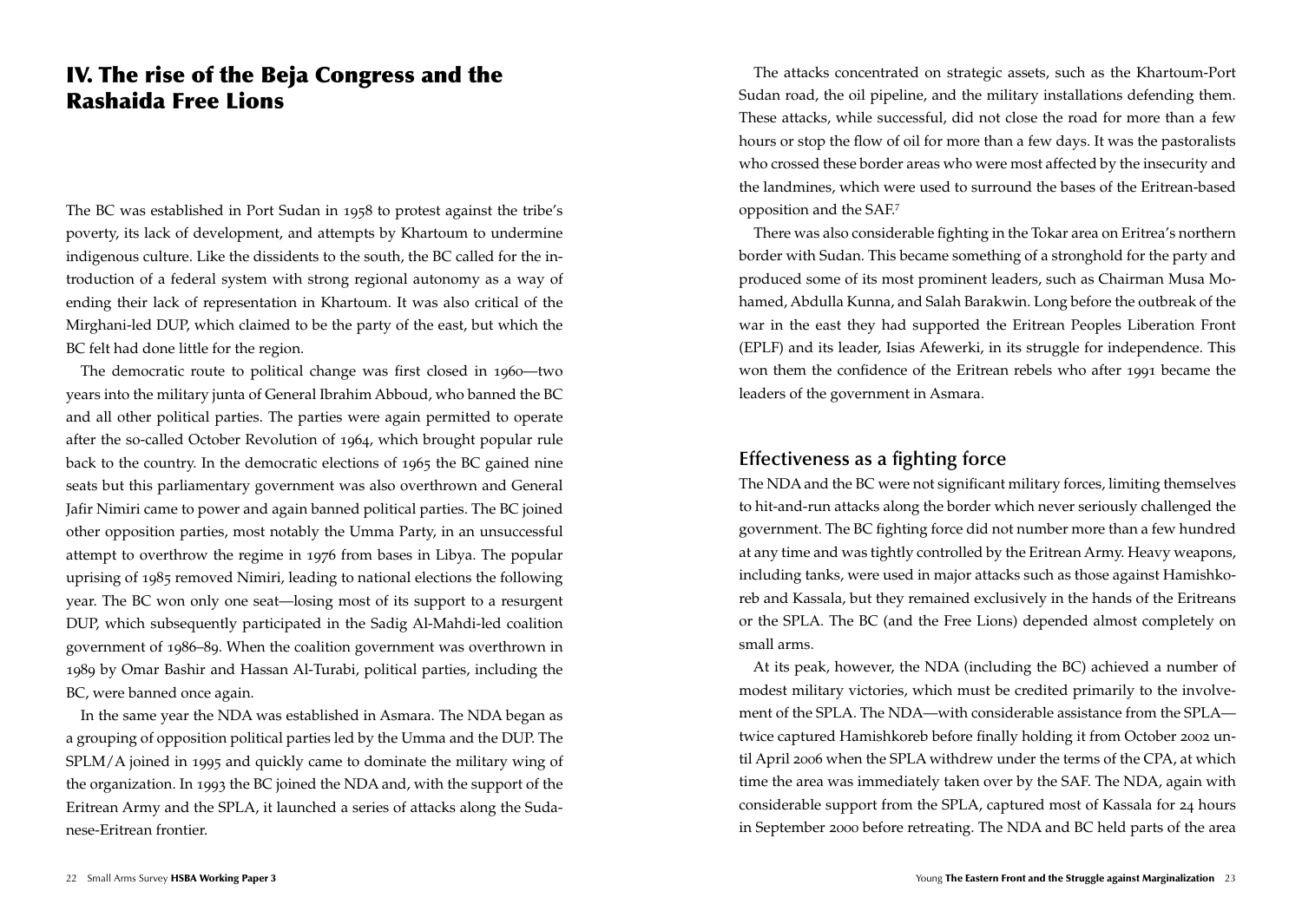around Tokar and a narrow strip of land running along the Eritrean border from Hamiskoreb in the north to Kassala in the south, declaring Khor Telkok their capital.

After the outbreak of war in 1998 between Eritrea and Ethiopia (the two major supporters of the NDA), the NDA and its affiliates rapidly declined. The departure of the SPLM/A from the organization following the CPA signalled its virtual demise and the remaining components became almost completely dependent on Eritrea.

The BC, however, gained a morale and publicity boost when security services from Khartoum were brought to Port Sudan to attack unarmed dock workers and civilians who had taken part in a peaceful demonstration on 26 January 2005. The protesters were demanding reforms to the port administration and recognition of the BC as the legal representative of the people. Two days later the security services attacked civilians in the Beja-populated area of Sheba Dirar, killing at least 22 civilians only two of whom were not Beja. A government investigation was announced but its findings have not been made public and many Beja in Port Sudan still feel aggrieved about this incident.

The BC was able to capitalize on these events to the extent that it subsequently organized a national conference in which Musa Mohamed Ahmed, who until then had been an unknown soldier, was elected chairman of the BC. Abdulla Kunna, a teacher, was assigned responsibility for political affairs and Dr Amna Dirar, a professor at Alfad University in Omdurman, was elected vice-chairman and leader of the internal wing. The killings also made clear how far the NCP would go to contain popular anger in the east, while indicating that the BC was capable of mobilizing the civilian population, and led many in the international community to fear that the violent and insecure conditions that existed in the west would be replicated in the east.

Expectations that violence would break out as the SPLA withdrew from the east under the terms of the CPA proved unfounded. A Government of Sudan (GoS)-aligned militia led by Suliman Ali Bitai attacked Hamishkoreb on 10 January 2006 but was repulsed by the SPLA, which did not leave Hamishkoreb until April—three months later than stipulated by the CPA. To the surprise of many, it appears that the SPLA virtually handed over the town to the SAF, thus leaving the BC with only pockets of territory and their 'capital' of Khor Telkok near Kassala.<sup>8</sup>

The BC's effectiveness has been reduced by a number of tensions inside the organization. These tensions have placed major limitations on the organization's overall ability to build and channel support, and continue to plague the political prospects of the Beja (and Eastern Front) today.

*Modern vs. traditional leadership.* Operating in a community that is highly decentralized and where there is a veneration of holy people and deference to living religious figures and traditional leaders, the BC has felt the need to make alliances with sheikhs and religious leaders and even bring them into its leadership, the most significant examples of this being Sheikh Suliman Ali Bitai and Sheikh Omar. Suliman and his family have held dominant positions in Hamishkoreb since its establishment as a major religious educational centre in the early years of the past century, as well as in a swath of territory parallel to the Eritrean border running from Hamishkoreb south to Kassala. In the mid- to late-1990s Suliman was a leading figure in the NDA based in Asmara and Sheikh Omar was at least officially the leader of the BC.

However, Suliman and Omar left the organization, returned to government-controlled Sudan, and signed a 'peace agreement' with the NCP in 2003—presumably on behalf of the Beja, although the agreement was never released to the public and appears to have achieved nothing. The NCP continues to see value in its association with Suliman, however, as was made clear by its willingness to fund and militarily equip a militia that he led. The NCP also supported the formation and operation of other militias, including that of Sayid Tirik, a Hadendawa nasir based in Tiney.<sup>9</sup> It is not clear whether such militias were genuine fighting forces or simply conduits for generous government handouts, as their critics have claimed.<sup>10</sup> In either case, the forces carried SAF-supplied small weapons that in most cases were never used. Their official responsibilities included defending the oil pipeline that runs parallel to the Eritrean border.

Unlike in the south and Darfur, the SAF has been largely unsuccessful in its attempts to create effective militias in the east. While the reasons are not entirely clear, it would appear that BC efforts to maintain tribal unity and their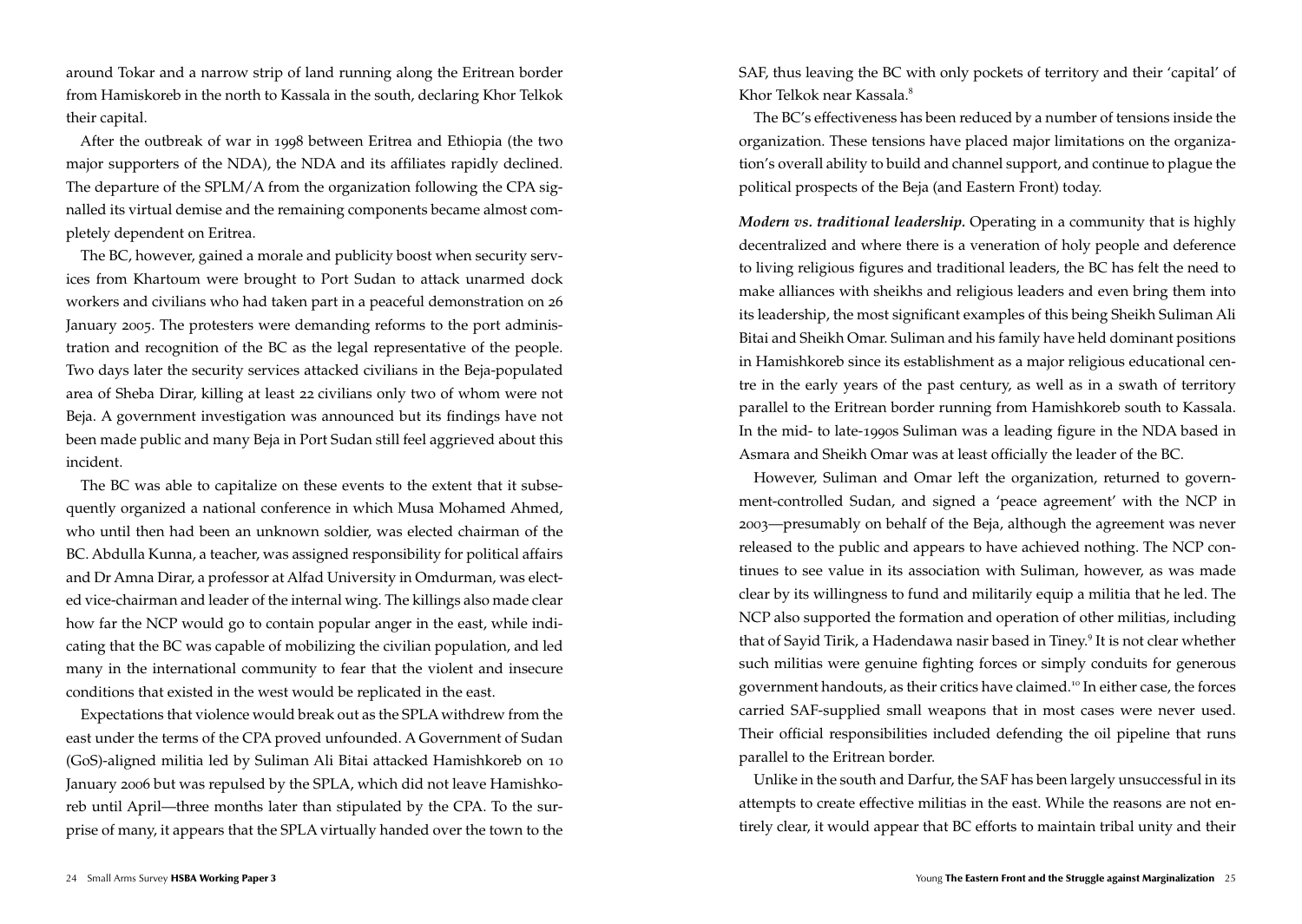refusal to sanction inter-tribal fighting are factors. In addition, leading families have endeavoured to maintain their attachments in both camps. For example, while Suliman returned to Sudan, his brother remained with the DUP in Asmara ensuring that the interests of the family were protected either way. About the same time Omar returned to the BC and was rewarded with a house and facilities in Hamishkoreb.<sup>11</sup>

The willingness of both the BC and the NCP to court traditional leaders, even when they appear either fickle or opportunist in their affiliations, highlights the standing of these leaders in the Beja community. The BC operates in a highly traditional community and such alliances make reform extremely difficult. For example, while the BC leadership espouses women's advancement, it has done little in this regard; Beja women remain isolated and have some of the lowest levels of access to education and health services in Sudan—in part because of the opposition of local traditional leaders. Nevertheless, women have an organization affiliated with the BC. As well as making basic reforms to Beja society difficult, alliances with traditional authorities also interfere with efforts to develop a coherent leadership.

*Internal vs. external wings.* The BC has also had to deal with a division between its external wing in Asmara and its internal wing in government-controlled Sudan. It is unclear whether this division produced ideological differences, but the split clearly led to organizational difficulties. Members of the external wing risked arrest and even execution if they return to Sudan, while members of the internal wing were frequently stopped by the government from meeting with their colleagues in Asmara or even from travelling to restricted areas in eastern Sudan. Tactically, the internal wing generally favoured a more aggressive political approach, while the external wing emphasized armed struggle. It would also appear that the external wing was far more influenced by the Eritrean government than the internal leadership.<sup>12</sup>

*Civilian vs. military leadership.* Echoing the internal/external split, there is also a division between the civilian and military leaderships—a problem common to many liberation movements. In this instance the military component of the BC has largely been under the control of the Eritrean Army, and issues of military strategy, organization, training, and logistics were largely out of the hands of the BC's military leaders. Complaints were rarely heard because Eritrean support remained essential, even if the military weakness of the BC was obvious. In 13 years of armed struggle the BC, and later the Eastern Front, only managed to capture a minuscule amount of territory, and this was only accomplished with massive support from the Eritrean Army and the SPLA.<sup>13</sup>

*Tribal tensions.* Outside these leadership problems, divisions of a tribal nature also reduced the effectiveness of the BC and the Eastern Front. The most significant of these is the position of the Beni Amar in the BC and, more broadly, whether they form part of the greater Beja tribe or constitute a separate tribe. This problem has particular significance because the Beni Amar have managed to achieve a higher standard of living than other Beja groups and this is sometimes attributed to their closer relations with the government and its security organs. The Beni Amar are more likely than other Beja to be sympathetic to Islamist views, and this probably explains their greater affinity with the NCP and their participation in the NCP-supported Eritrean Islamic jihad groups. The vast majority of the Beni Amar live in Eritrea and the Beja have historically tried to keep them out of Sudan and to prevent them from acquiring tribal rights to land, although in practice Beni Amar now own considerable and expanding parts of Kassala and other centres. As a result, there is an uneasy relationship between the two groups and few Beni Amar have joined the BC.

*Conflicting ideologies.* Because the BC does not have a clear ideology there are often conflicting currents inside the party. The most obvious is between the ideological left and right. A considerable proportion of the leadership is made up of former members of the Sudan Communist Party or fellow travellers, including Abdulla Kunna, Salih Baraqueen, Ali Saffi, Amna Dirar, and Mohammed Mutasim. Others in the BC, particularly among its mass base, are very conservative and even sympathetic to notions of Islamic governance. The lack of a strong commitment to a particular ideology means that there has been much movement between parties, especially between the BC and the DUP. Recent efforts to promote greater party loyalty are having some success, but unity will always be difficult when pursued in the Beja's highly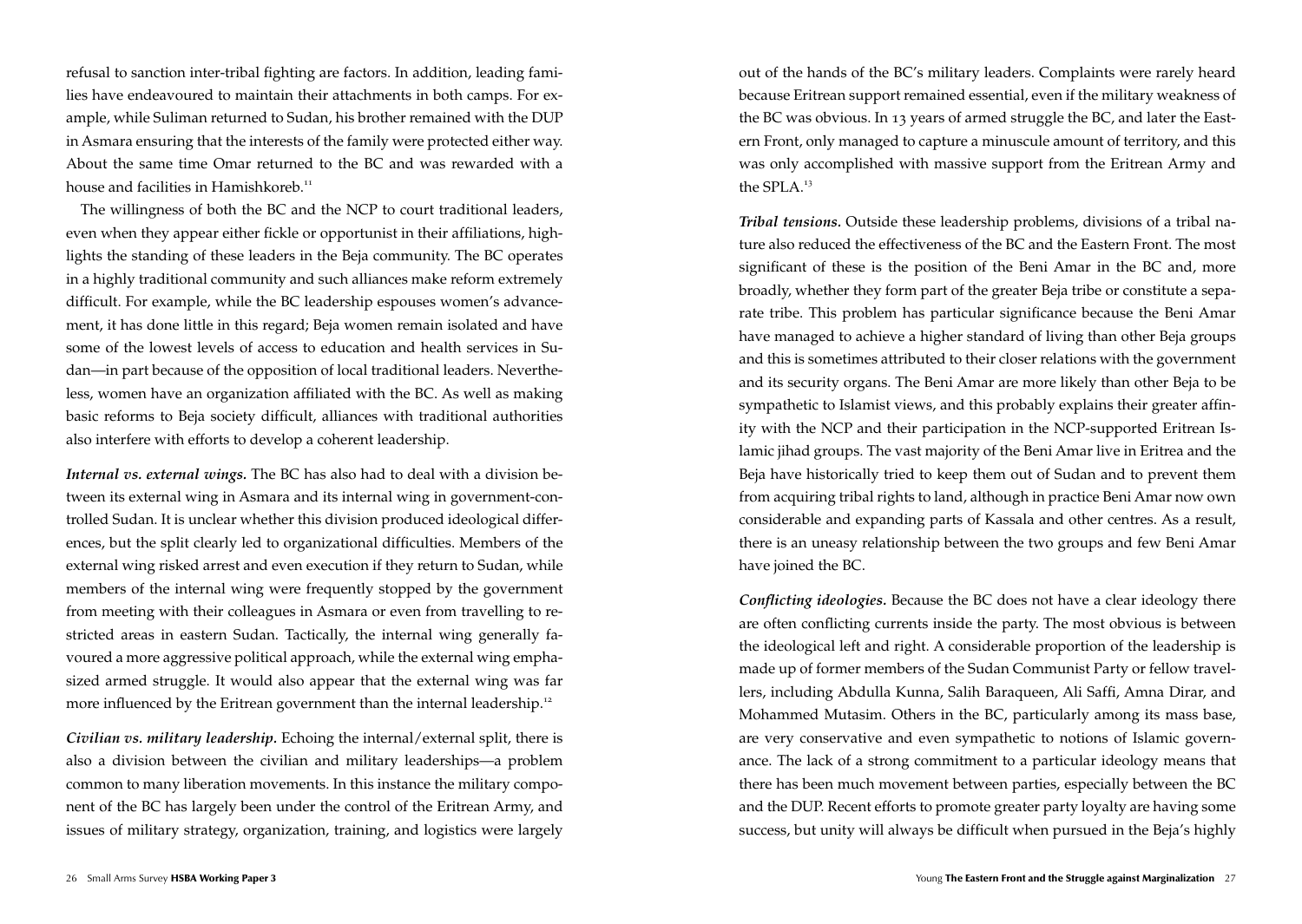fragmented cultural and political environment. In addition, after almost five decades of struggle and the failed promises of development made by successive governments, there is considerable disillusionment among the Beja.

Despite these considerable challenges, the BC has had some success in uniting its highly divided and locally focused tribe, encouraging a collective identity, and transmitting the now widely held belief that easterners are suffering from marginalization. Beja resentment and support for the BC is clear to anyone spending just a short time in the coffee shops of Port Sudan. The BC has been particularly successful at mobilizing young people—the student administrations at two of the three main universities in the east are controlled by the BC and the party is even making inroads in secondary and primary schools.<sup>14</sup> It is largely youth activism that has led to the establishment of BC offices in the major towns of the east in the past three years. This greater collective sense of identity is also seen in the decline in the number of violent clashes within the tribe, according to a medical doctor who has treated patients in the Kassala area for many years.<sup>15</sup> This growing sense of identity and collective resentment, however, is sometimes reflected in antipathy to the non-indigenous inhabitants of eastern Sudan, and this highlights problems not only for a regionally defined Eastern Front, but also for post-conflict reconciliation.

While the BC sometimes appears to suffer from having too many leaders, the Rashaida Free Lions remain in the unchallenged hands of Mabrouk Salim. Because he created and leads the Free Lions virtually alone, the group does not have a wide basis of support in the broader Rashaida community much less a supportive network in Sudan. Because of their relative isolation in the country, many Rashaida have attempted to stay out of the political fray or simply sided with the NCP. As a political organization the Free Lions is little more than a shell, while its armed component is not believed to number more than a few hundred. It, too, has been supplied by the Eritrean Army with small arms. However, this small force is widely respected for its mountaineering, navigational, and shooting skills, all of which are probably derived from smuggling activities along the Eritrean-Sudanese border. Their success in trade and business also provides a ready means to fund the Free Lions and it would appear that all these activities are intimately linked. More importantly, Mabrouk and his Free Lions have the strong support of the Eritrean government and the Eritrean Army.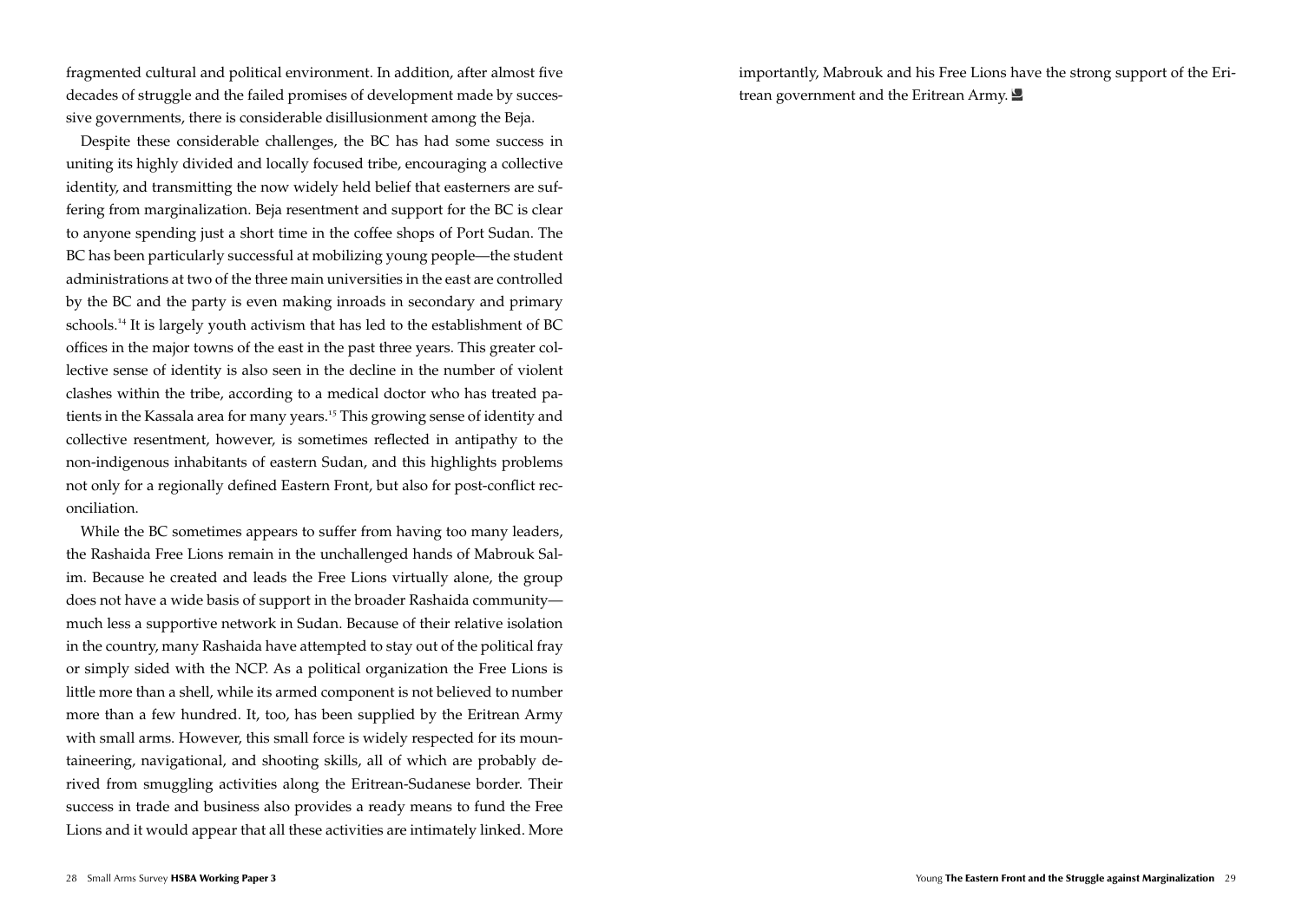#### V. The Eastern Front

Finding themselves virtually alone after the disintegration of the NDA and the departure of the SPLA, and wanting to capitalize on the Port Sudan demonstrations, the BC and the Rashaida Free Lions announced the formation of the Eastern Front in Asmara in February 2005. It was in many ways a strange alliance. The Rashaida are Arab, wealthy, and relatively recent migrants to Sudan, while the Beja are African, poor, and indigenous to the region. More problematically, the Beja have long claimed exclusive rights to land in eastern Sudan, while the Rashaida have appealed to successive governments in Khartoum for a *nazir* (an appointed tribal chief) that would acknowledge they had land rights as well.

The Eastern Front was established in the first instance because both the BC and the Free Lions shared the same resentment of Mirghani's leadership of the NDA. These tensions came to a head after the Egyptian security services organized negotiations between the NCP and the NDA in Cairo in 2004. Both the BC and the Free Lions walked out of the negotiations, claiming that their interests were not being fairly represented. Two months later the NDA held its annual conference in Asmara amid considerable acrimony. When the DUP, the Sudan Communist Party, and Legitimate Command components of the NDA subsequently entered the Sudan national parliament in Khartoum, the BC, the Free Lions, and the incoming Darfur-based Sudan Liberation Movement/Army (SLM/A) were left outside. With the NDA moribund the eastern groups felt the need to create their own organization.

Although SLM/A-Unity and the eastern armed groups of the NDA might have posed a real threat to the NCP if they had worked together, the Darfurians showed little genuine inclination to commit to a struggle in the east. However, the Justice and Equality Movement (JEM), a smaller Darfurian armed group that was denied membership of the NDA because of its perceived Islamist orientation, did sign a memorandum of understanding with the Free Lions in 2004 and made clear its willingness to work closely with the eastern groups. It carried out or assisted with a small number of attacks on government installations in the east.

The establishment of the Eastern Front and cooperation with JEM, however, did not significantly improve the capacity of these groups to challenge the NCP armed forces in the east. For the most part this was because of the same problems that afflicted the BC and the Free Lions: weak organization, a leadership not closely connected to its support base or armed wing, the lack of a clear political programme, a failure to implement reforms in its liberated territories, and dependence on Eritrea. Although much energy has been devoted to undermining the links between the Khatimya and its leader, Osman Mirghani, many eastern Sudanese still maintain traditional ties. In an environment where the extended family, patron-client relations, and the authority of the local sheikh still dominate, it is difficult for the Eastern Front to carve out a truly separate space for itself on the political spectrum. To make matters worse for the Front, the NCP are experts at fostering divisions, infiltrating opposition, spreading disinformation, bribing, setting up parallel organizations (such as the Beja Congress for Reform and Development), encouraging tribal tensions (between the Beja and the Beni Amar and between the Beja and the Rashaida) and attempting to rally people around Islamic slogans.

Another major problem facing the Eastern Front is that, having set aside its tribal identities, the leadership must now construct a regional identity, which necessarily involves bringing large numbers of non-Beja and non-Rashaida from the east into the organization. The aim is not only to expand the size of the Eastern Front, but also to prevent the government from mobilizing these populations first. For example, the Eastern Front was particularly concerned to develop roots in Gedaref state because the Beja constitute a minority in this area and the Rashaida are entirely absent. Some Shukrya, Nubians, and others have joined the Eastern Front since its formation, but they represent only a small minority. Other significant communities such as the Masalit, which constitute a major proportion of the population in Gedaref state, have even less representation. Indeed, many people from the minority tribes in the east seem to be standing back and awaiting the outcome of the Eastern Front-NCP struggle before they commit themselves.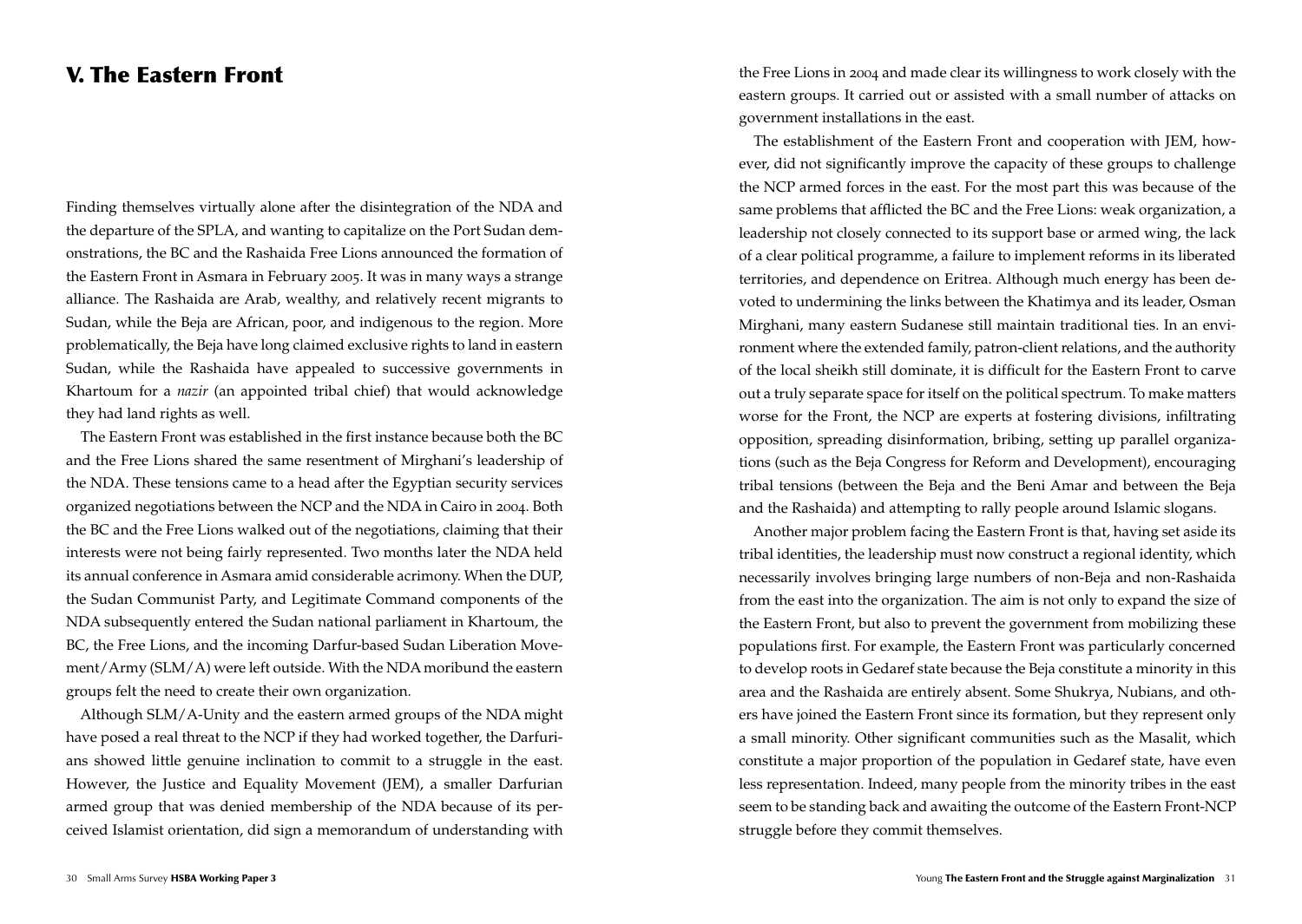A year after its formation, and even after being made a signatory to the ESPA, the Eastern Front had no offices in Sudan or officials beyond a small number of leaders. Moreover, its formation inevitably raised the question of whether there was a continuing need for separate Beja and Rashaida organizations. Those calling for the dissolution of the BC first made their case at a conference in Eritrea immediately after the signing of the peace agreement. According to Eastern Front officials, the case was being pressed by the Eritrean government.<sup>16</sup> The proposal was roundly defeated. Many Beja argued that they would not break their attachment to an organization that has existed for almost four decades, and instead complained that they were not consulted about the formation of the Eastern Front.<sup>17</sup>

Another problem that came to the surface after the signing of the peace agreement was an internal dispute over the role of the BC internal leader, Dr Amna Dirar. Anger at Amna surfaced at a BC meeting in Gedaref before the agreement and it was decided that she would be replaced,<sup>18</sup> but the decision was announced only in late November by Abdulla Musa, a senior BC leader from Port Sudan. He and others subsequently met the national media where they accused Amna of taking party funds and aligning herself with the Free Lions leader, Mabrouk Salim, to displace Musa as the chairman of the Eastern Front. There were also allegations that Amna and others, including officials in Eritrea, tried to establish a separate Beni Amar breakaway organization.<sup>19</sup> Al-Amin Al-Haj, the president of the Gedaref branch of the BC, was also accused of this conspiracy. He was dismissed and replaced by Dr Mohammed Mutasim. Eastern Front officials alleged that a struggle for land by the landless Beni Amara and Rashaida underpinned the conspiracy.

Given the widespread and longstanding claims of corruption in the external wing of the party, the accusations against Amna seem disingenuous. How disruptive these events will prove to be is unclear at the time of writing, but they highlight the sensitive relations that exist between the Beni Amar and the Beja and the power struggles inside the organization.

# VI. Regional security and eastern Sudan

What Cliffe has called 'mutual interference' has a long history in the postcolonial Horn of Africa as governments routinely support dissidents in neighbouring states and use these dissidents to pursue their own interests (Cliffe, 1999). Because of its strategic significance, eastern Sudan is a prime example of this thesis. In 1961 the Eritrean Liberation Front (ELF) launched an insurrection against the regime of Emperor Haile-Selassie from bases along what was then the Sudanese-Ethiopian border. This area has rarely been peaceful since. The Derg's support for the Sudanese Anyanya rebel movement, which came to dominate the south after Sudan's first civil war, encouraged Khartoum to reciprocate by providing assistance to the ELF. Sudan's first civil war ended with the 1972 Addis Ababa Agreement and this initially led to improved relations between Sudan and Ethiopia. With the collapse of the agreement in 1983, however, the ELF, and later the EPLF, began receiving support from Khartoum, while the Derg—with enormous assistance from the Eastern Bloc—began hosting and supplying the SPLM/A.

After coming to power in 1989 the National Islamic Front (NIF) initially assisted the Eritrean and Ethiopian armed opposition groups operating from Sudan. When the EPLF and Ethiopian Peoples Revolutionary Democratic Front (EPRDF) ousted the Derg in 1991 it was hoped that there would be a new era of cooperative relations in the Horn. The EPRDF did force the SPLM/ A from their bases in Gambella; and Eritrea and Ethiopia both espoused good neighbourly relations and took a leading role in peace-making in Somalia and Sudan. It was not long, however, before the NIF shifted its support from the EPLF and EPRDF to groups calling for an Islamic jihad in the two countries, and soon the border areas of Ethiopia and Eritrea were subject to guerrilla attacks from bases in Sudan (Young, 2002). Anxious not to return to war, Addis Ababa and Asmara tried political means to convince the Islamists in Khartoum to halt their aggressive policy, which had little hope of success.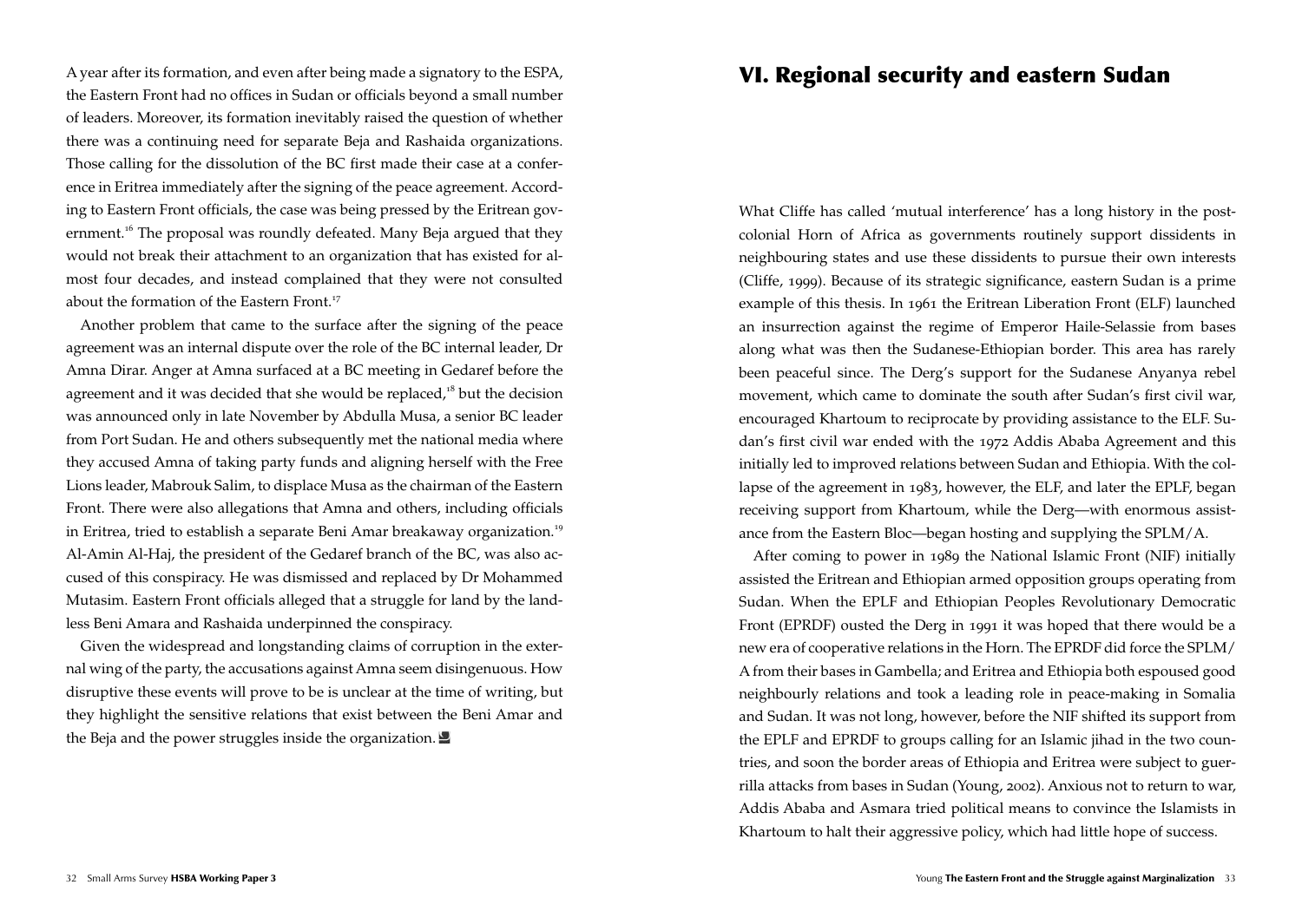The 'soft' responses of Ethiopia and Eritrea to Khartoum's Islamist policies were unsuccessful. The NIF under Hassan Al-Turbani was convinced that it was leading a global Islamic renaissance and that its neighbours to the east were ripe for an Islamist takeover (Young, 2002). Eritrea has a large Muslim population in the western border areas and the NIF began helping a range of Islamist groups operating in this area. This policy reached its nadir in its support of jihadist guerrillas who were defeated by the EPLF in the Sahel region in December 1993 (Cliffe, 1999). In Ethiopia the pivotal event was an assassination attempt against Egyptian President Hosni Mubarak during his attendance at an OAU conference in Addis Ababa, which the EPRDF believed was supported by the Sudanese Islamists (Young, 1999).

Asmara and Addis Ababa responded by supporting armed groups opposed to the regime in Khartoum, particularly those groups in the NDA that could provide security on their western borders. Asmara provided crucial assistance to the BC, and both Eritrea and Ethiopia assisted the opposition Sudan Alliance Forces, which operated along their western borders. Eritrea and Ethiopia not only directly supported these groups, but also used their own armies to defeat the SAF and turn over captured territory to the NDA (Young, 1999). These efforts were also supported by USD 20 million of military supplies from the United States to Eritrea, Ethiopia, and Uganda—ostensibly to protect these allies from Khartoum's aggression, but probably with a view to overthrowing the Islamist regime (Young, 2005).

These aspirations, however, collapsed when Eritrea and Ethiopia went to war on 6 May 1998. The two countries either ended or reduced their support for the Sudanese opposition and also began courting Khartoum out of fear that it would give critical assistance to the other. The overtures from Addis Ababa won out—probably because it was the dominant power in the Horn and Khartoum believed that it would overcome Eritrea—and as a result Sudan and Ethiopia stopped supporting one another's dissidents (Young, 2002). Meanwhile, the Popular Front for Development and Justice (PFDJ, the successor of the EPLF) resumed its former policy of supporting the opposition, while the NCP continued to assist Eritrean jihad groups.

After Ethiopia's victory over Eritrea, and its subsequent rejection of the ruling of the Eritrea Ethiopia Boundary Commission that it should return captured territory, Asmara began to support a number of armed opposition groups in Ethiopia. In turn, Ethiopia together with Sudan and Yemen, fellow members of the Sana'a Pact, supported groups opposed to the PFDJ. Officially, the Sana'a Pact was established to fight terrorism in the region, but unofficially it was an alliance to oppose the regime in Asmara. As a result, a number of armed groups, mostly operating from eastern Sudan and some from Ethiopia, as well as a political opposition, were given finances and military equipment by the Sana'a Pact countries. Eritrea was thus effectively encircled. Even more upsetting to the Eritrean government, the international community and the United States applied little pressure on the Ethiopian government led by Meles Zenawi to end its army's occupation of Eritrean territory (Young, 2006a). In the view of the PFDJ the United States had abandoned principle and aligned with the EPRDF because such an alignment was perceived as critical to US security interests in the Horn.

Eritrea thus faced two major problems: first, to end the region's encirclement which was both a security threat and economically debilitating because its borders with Ethiopia and Sudan were closed; and, second, the international community showed little willingness to apply the necessary pressure to force the Ethiopian Army to withdraw from Eritrean territory. Going back to war with Ethiopia was and still remains an option, but a second military failure could spell the demise of the regime. In this light, the government opted to work to end Eritrea's isolation and improve the country's status in the region—and improving relations with Khartoum was the easiest option with potentially the biggest immediate rewards. Eritrea had at least one card to play—its considerable influence over the Eastern Front. Resolution of the conflict in the east could not be contemplated without at least Eritrean acquiescence.

The problem for the PFDJ, however, was that the Eastern Front was among the most vehement critics of the CPA and the Darfur Peace Agreement (DPA), arguing that they were not comprehensive and did not fundamentally change the balance of power in Khartoum. Furthermore, given the weak military performance of the Eastern Front, it seemed unlikely, even with Eritrean support, that it would be able to obtain significant concessions from Khartoum. Eritrea's dilemma was therefore whether it should jettison, or at least com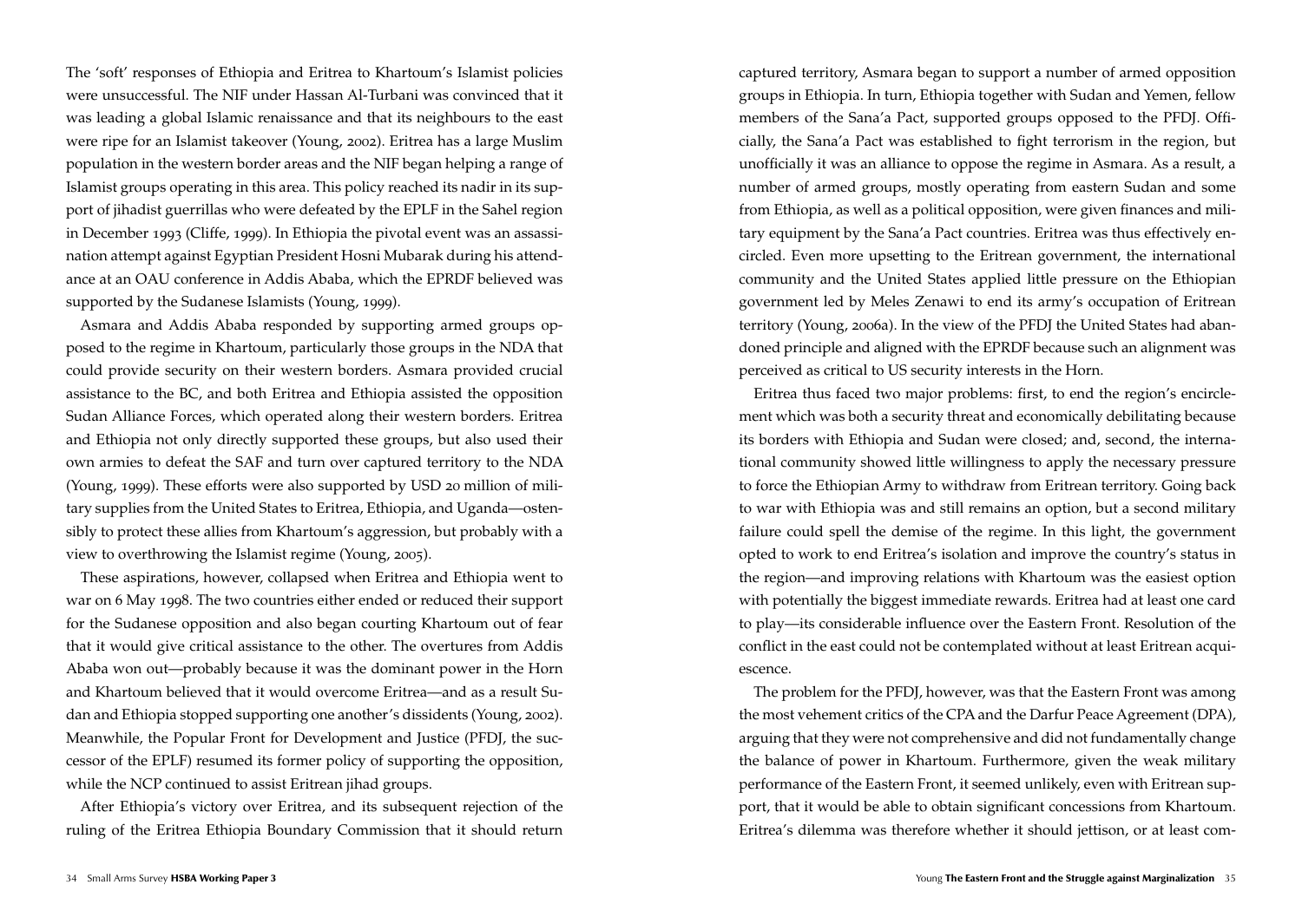promise, its long-term goal of displacing the NCP in favour of achieving a short-term peace agreement in the east.

Despite Eritrea's intense engagement with Sudan, the major threat to its security was (and remains) the Ethiopian Army. The primary goal of its diplomatic efforts in Sudan was to undermine the regional alliance opposed to the PFDJ, particularly the ties between Khartoum and Addis Ababa, in order to turn the tables on Ethiopia (Young, 2006a). This policy was pursued, in the first instance, by assisting the Ethiopian armed opposition; and, more recently, by arming and training the armed forces of the Somali Council of Islamic Courts in Mogadishu. Significantly, while the PFDJ supported the military wing of the Islamic Courts, the NCP gave assistance to its political wing. Although Yemen sided with Ethiopia in supporting the Federal Transitional Government in opposition to the Islamic Courts, the NCP's support for the Somali Islamists effectively drove a hole through the Sana'a Pact and ended the encirclement of Eritrea. The PFDJ may not have given up the option of going back to war with Ethiopia to recover its border lands, but it would require at least the neutrality of Khartoum and security on its western border before that option can be seriously entertained.  $\blacksquare$ 

#### VII. Negotiations and peace agreement

The UN, the United Kingdom, and the United States were all proposed as mediators for negotiations in the east, but they were rejected by both the PFDJ and the NCP. Eritrea was proposed and, after initial resistance to the idea, the NCP agreed. Pressure from the Eastern Front and its former ally, the SPLM/A, carried some weight, but more significant was the view in Khartoum that the Eastern Front was controlled by the Eritreans,<sup>20</sup> and hence no agreement could be reached without its approval.<sup>21</sup> Against this background the first vice-president, Salva Kiir, the foreign minister, Lam Akol, and SPLM parliamentary leader, Yasir Arman (who represented the SPLM/A in Asmara for many years) made a number of visits to Asmara to meet the Eritrean leadership and, in turn, Eritrean presidential adviser, Yemane Gebreab, and the head of organizational affairs, Abdella Jabir, met with their counterparts in Khartoum. During these meetings bridges between the two countries were further mended and an outline of the peace agreement was probably sketched out.

While the negotiations in Navaisha and Abuja that preceded the CPA and DPA were long and arduous, the peace talks in Asmara were smooth and uncontroversial. While the former sets of negotiations were held in the public view of many observers and journalists, the peace talks in Asmara were lowkey. International observers were not permitted because of the Eritrean conviction that such an intervention would interfere with the process.<sup>22</sup> Probably the most important reason why the negotiations went so smoothly is that although both the Eastern Front and the PFDJ had been opposed to the CPA, they did not challenge its stipulations, and in particular they accepted the NCP's dominance in Khartoum. Another factor explaining the rapid progress of the negotiations was the conclusion drawn by the Eastern Front leadership that, because of the loss of its SPLM/A and NDA allies and the limited achievements of its military campaign, it had no alternative but to accept the outcome of the peace process.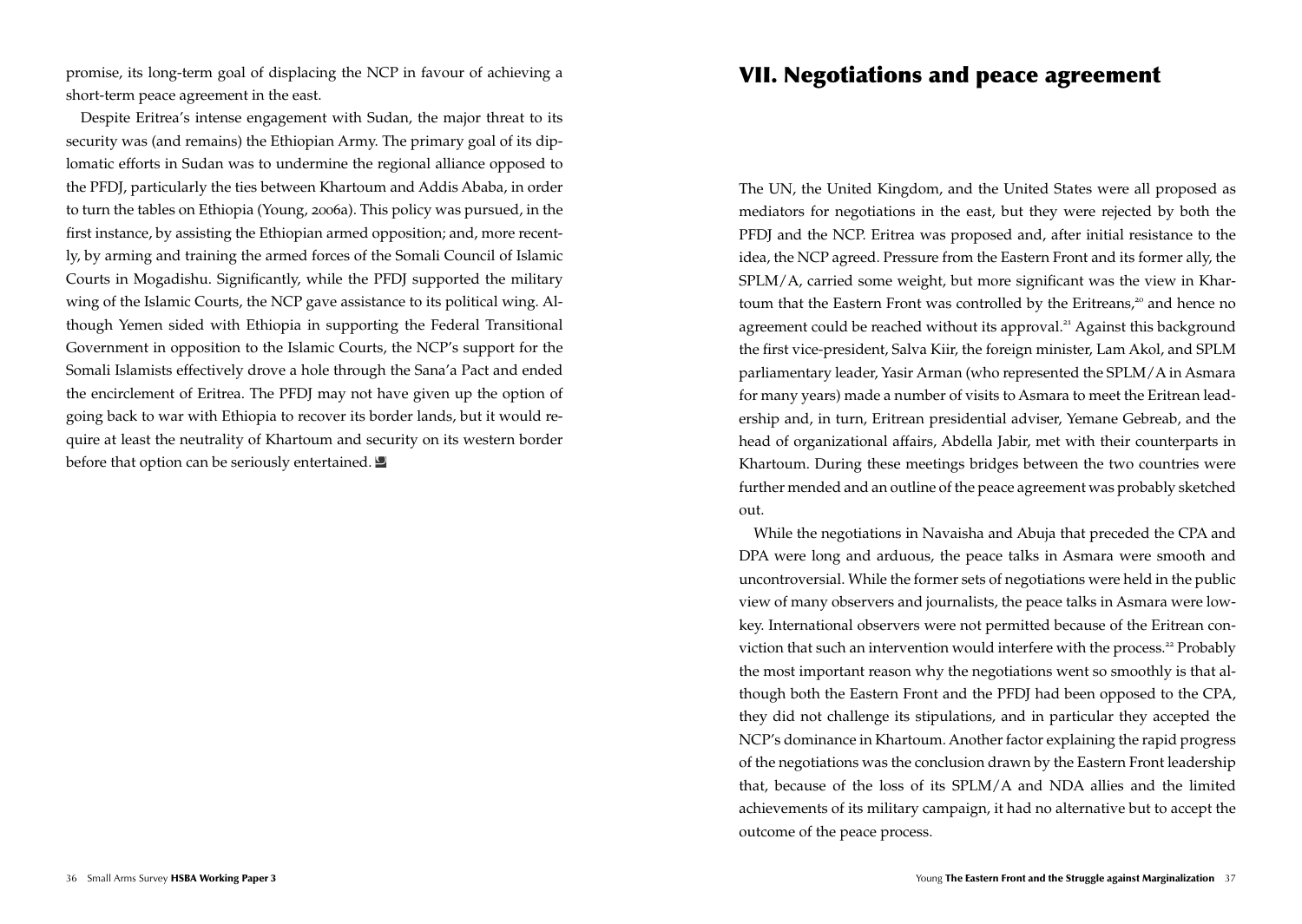Following the format of the CPA and DPA, the Eastern Sudan Peace Agreement, signed on 14 October 2006, focused on security arrangements, power sharing, and wealth sharing (*ESPA*, 2006). Under the security arrangements it was agreed that 'no militia forces or other armed groups would exist in Eastern Sudan apart from SAF' (art. 24). This provision effectively brought to an end the independent existence of the Eastern Front armed forces, a measure that the Front had previously argued that it would not accept. It should also signal the end of the SAF-aligned armed groups. According to Eritrean sources, the NCP pressed for an agreement that would have Sudan disband these eastern pro-government groups in return for the PFDJ agreeing to stop supporting the Darfur armed opposition. This was not accepted, however, and instead it was agreed that the SAF-aligned armed groups in the east would be disbanded within three months of the signing of the peace agreement.<sup>23</sup> Whether this has taken place cannot be verified without an independent assessment.

The agreement provides for the establishment of a High Joint Military Committee to implement and monitor the ceasefire, which is made up of three representatives from the GoS, three from the Eastern Front and one from the Government of Eritrea (art. 26), thus giving Eritrea the critical vote.

According to the agreement, the Eastern Front army will be granted 'no less than 33 per cent of their newly integrated SAF units for a minimum duration of two years' (art. 27). Eastern Front and Eritrean officials say that the Front will fill 5,300 posts in the eastern branch of the national army, with others going into the paramilitary services. There are no reliable estimates of Eastern Front numbers but the figure of 5,300 appears very high, although this does not preclude the possibility that, following the signing of the ESPA, sufficient numbers of easterners could be recruited and then absorbed into the SAF. The agreement also provides for the establishment of a Joint Committee for the Integration of the Eastern Front forces into the SAF (art. 27), and the GoS assumes responsibility for reintegrating Eastern Front combatants who are not suitable for membership of the SAF into civilian life (art. 28).

It is alleged that the NCP will endeavour to place the Eritrean jihad groups it was forced to disband into the eastern-based SAF forces, while Eritrea will in turn try to take the opportunity provided by the restructuring of the regional army to infiltrate its intelligence operatives. According to one informed individual, the result will be a war between the intelligence services.<sup>24</sup> Under the agreement the newly recruited SAF forces cannot be transferred to other parts of the country for five years, a provision apparently designed to ensure that Eastern Front soldiers cannot be sent to Darfur.<sup>25</sup>

Although Eastern Front leaders had previously supported the placement of international troops and observers in the east to guarantee the agreement, this was opposed by both Khartoum and Asmara. Eritrea alone is now serving as the guarantor of the agreement—without having any of its army in Sudan. This is in marked contrast to the CPA, which provides for some 10,000 peacekeepers and monitors in the south, although, as one Eastern Front official noted, even such a large contingent has not stopped GoS abuses of the peace agreement.<sup>26</sup> It is contended that there is no need for international forces because Eritrea has excellent knowledge of and intelligence on the region and is well placed to either right any wrongs, or bring them to the attention of Khartoum. It does, however, leave the Eastern Front dangerously dependent on the goodwill of the Eritreans. In informal discussions with Beja members of the Eastern Front there was considerable unhappiness about the lack of international engagement and oversight of the security arrangements.<sup>27</sup>

In the wake of the agreement Eastern Front combatants began moving to camps near Kassala and Aroma (north of Kassala) as a prelude to their integration into the SAF or other paramilitary forces, or demobilization. It is significant that the Beja and Rashida went to separate camps, thus providing another indication of the limitations of the integration achieved by the formation of the Eastern Front. However, unlike in the south, the insurgency in the east did not produce high levels of violence, the Eastern Front combatants were few in number, the area of conflict was largely restricted to the Eritrean frontier area, most civilians do not carry weapons (apart from swords and knives), there is little tribal animosity, and the parties to the agreement appear confident that the area can be quickly pacified. Since poverty and lack of development fuelled the conflict the biggest concern in this regard is that former combatants should receive either sufficient compensation or training. Although not referred to in the ESPA, it is now expected that UNMIS might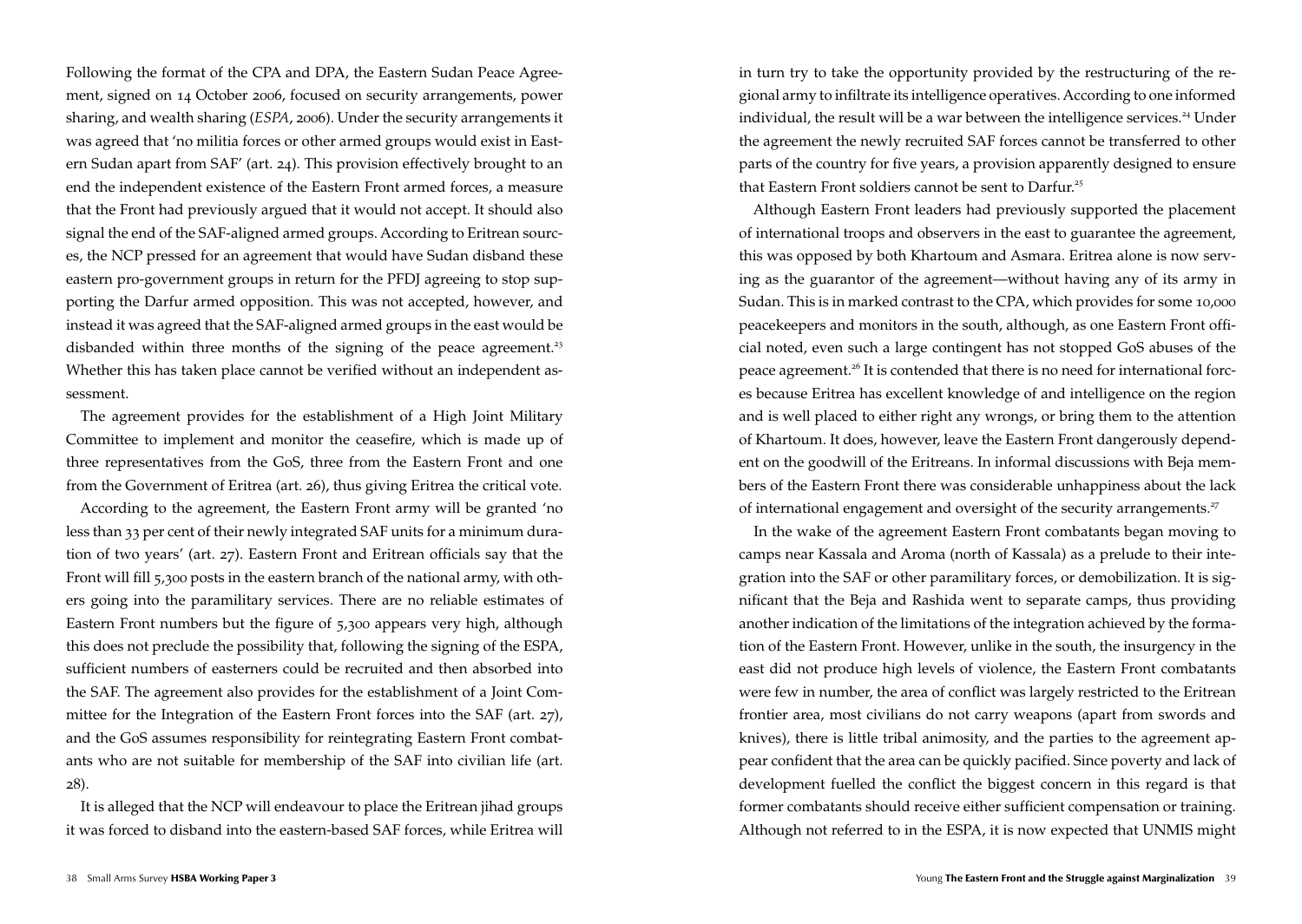play a supportive role in disarmament, demobilization, and reintegration.<sup>28</sup>

Under the power-sharing agreement the Eastern Front will be granted deputy governorships in Kassala and Gedaref states and ten seats in the legislatures of each of the three eastern states (arts. 16 and 17). Because of a prior agreement between the NCP and the DUP to grant the latter the deputy governorship of Red Sea state, the Eastern Front will acquire a ministerial position in the cabinet. The Eastern Front will also be given positions as advisers in each of the three states. The ten legislative positions granted to the Front strengthen the non-NCP component, which will now make up 50 per cent of the total. However, the opposition parties have not demonstrated much unity to date and, crucially, the security services will remain completely under the control of the NCP. The Eastern Front was granted one state ministerial position, an assistant to the president to be selected by the president from a list of nominees provided by the Front, an adviser to the president, and eight seats in the national assembly (arts. 8 and 9). Crucially, however, these seats will not affect NCP dominance of the assembly, which will be maintained at 52 per cent.

The Eastern Front's demand that the east be recognized as a region and that power be devolved to it (as was also argued by the SPLM/A and the Darfur rebels in their respective areas) was rejected by the government. In response, however, the three states of the east will set up an Eastern Sudan States' Coordinating Council to 'enhance coordination and cooperation between them'. Moreover, the GoS agreed to convene a conference by the end of 2007 to examine the administrative structure of the country (art. 5), a provision that the Eastern Front said would involve consideration of whether federalism is best pursued by devolving power to states and regions.<sup>29</sup> While some contend that the willingness of the NCP to negotiate with the Eastern Front represents the first occasion that a national government has recognized the region, most of those interviewed were not happy with the provisions of the agreement.<sup>30</sup> Nor did the Eastern Front achieve its demands on protecting the culture and language of the people of the east, probably because such an agreement would challenge the NCP's commitment to the Arabic language, its interpretation of Islam, and riverine cultural dominance in the country. The earlier related demand of the Eastern Front that self-determination in the east be considered during the negotiations was quietly dropped.

A crucial element of the agreement is the establishment of the Eastern Sudan Reconstruction and Development Fund (ESRDF) of USD 600 million over four years that 'shall serve as a principal organ in the planning, monitoring and follow up of the reconstruction and development program' (art. 23), language that is vague and gives rise to concerns that it will become a major vehicle for patronage. Moreover, the Board of the ESRDF will be chaired by the NCP minister of finance and the majority of its members will come from the NCP (art. 23).

Although there are references in the agreement to the need for equitable development in the east, the Development Fund is the only substantive provision to pursue this objective. In a region that suffers from enormous poverty and high unemployment, particularly in the heavily populated shanty towns surrounding Port Sudan, it is not surprising that many complain that in reality the peace agreement offers little, and that that it should have emphasized the needs of the eastern population—given their marginalized status in Sudan.<sup>31</sup>

While the ESPA was warmly welcomed in the national media and the country's legislative assembly, many members of the Eastern Front negotiating team in Asmara were less than enthusiastic and only accepted it because they felt that they had little alternative. There were also concerns about how their constituency would view the agreement. There is no doubt that everyone supports the end to hostilities and a return to more normal patterns of life, and this was a major factor motivating Eastern Front acquiescence to the agreement, but it is also true that the final provisions are far less than the people of the east were told they could expect, particularly in terms of powersharing. In informal discussions with ordinary citizens in Gedaref there was a widespread view that the agreement was a move in the right direction, $32$  but in Port Sudan sentiments were distinctly more negative.<sup>33</sup> As a result, Eastern Front leaders realize that they need to convince their supporters that they reached the best possible deal and did not cave in to external pressures. The leaders are also painfully aware of the proven ability of the NCP to sow confusion, create and support alternative opposition groups, buy friends, and infiltrate party organs, and this could lead to disenchantment and even the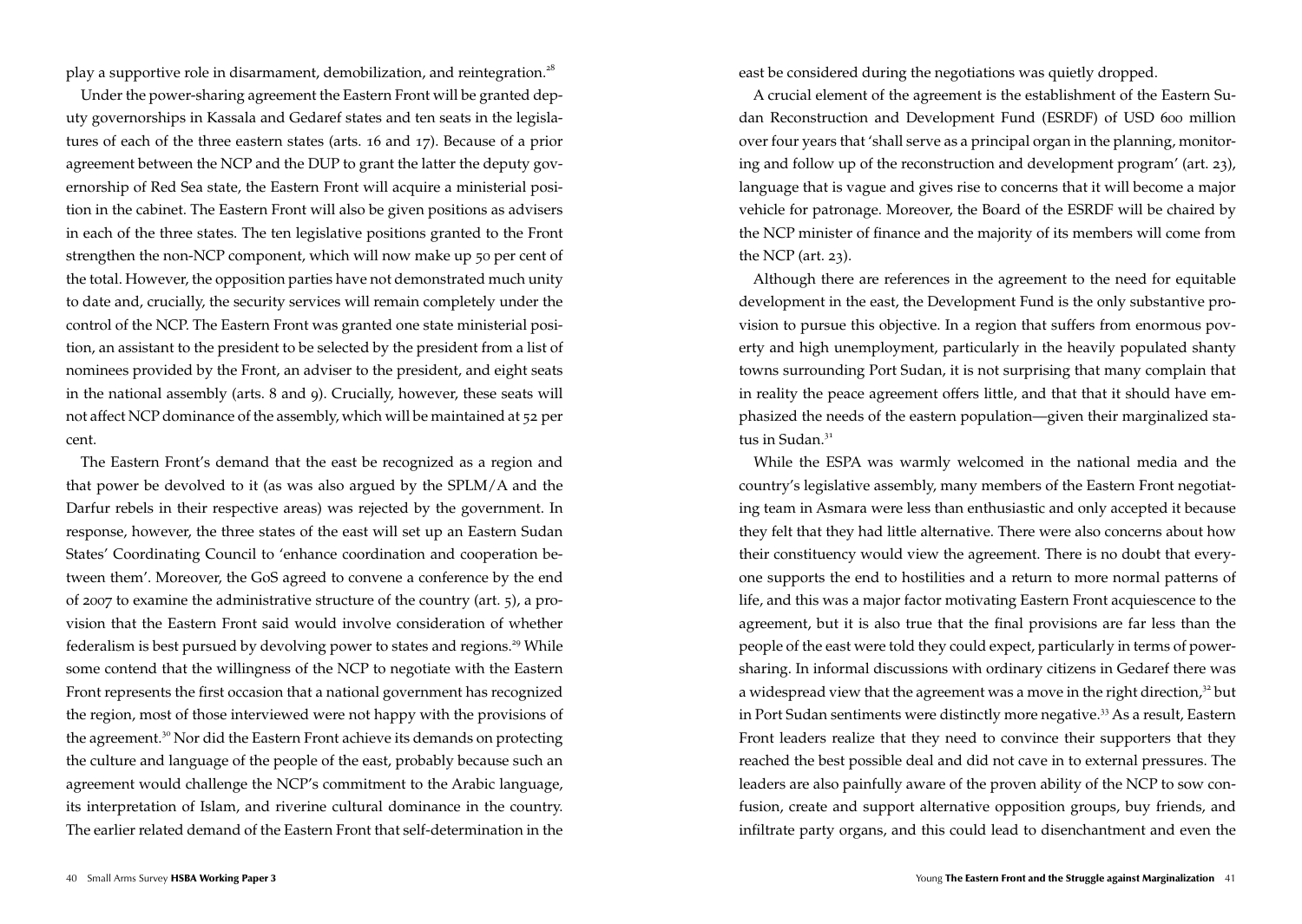establishment of breakaway groups.<sup>34</sup>

Both Eritrean and Eastern Front officials emphasized the need to prepare for elections that could herald a real change of power.<sup>35</sup> They also spoke in terms of building alliances with likeminded forces in the country, notably the  $SPLM/A$  and the Darfur rebels.<sup>36</sup> Such alliances, however, appear problematic.

Although regional and national elections are stipulated in the CPA, neither the NCP nor the SPLM/A are showing much enthusiasm for them and it is by no means clear that the elections will either take place on schedule or be free and fair. These fears were repeatedly raised in meetings with ordinary citizens in the east and by Eastern Front officials. Numerous critics pointed out that the pursuit of political ends is not possible without democracy and that, even with lukewarm attempts to restrict the security regime in the east, there is no sign of a democratic transformation in Sudan.<sup>37</sup> However, even when these problems are acknowledged there is still strong agreement among members of the Eastern Front about the necessity of gearing up for a political struggle with the NCP in the hope that the ESPA has provided them with the security to return to their natural arena of party politics.

Nonetheless, there is recognition that the Eastern Front's struggle to overthrow the NCP has—at least for the immediate future—ended unsuccessfully. One senior Eastern Front leader said, 'By making this agreement we will probably extend the life of the government by a few years'.<sup>38</sup> This is in marked contrast to those, particularly in the international community, who contend that the regional peace agreements serve to weaken the NCP. Not only does the achievement of yet another peace agreement marginally increase the stature and legitimacy of the NCP, and demonstrate its responsiveness to international and SPLM/A pressures, it also significantly eases tensions with Eritrea and has permitted the transfer of troops from the east to Darfur.<sup>39</sup> The NCP, however, insists that it appreciates that it is has a reputation nationally and internationally for not keeping its promises, and repeatedly assured Eastern Front and the Eritrean mediators that it is fully committed to implementing the agreement.<sup>40</sup>

The Eritrean government was also a major beneficiary of the peace agreement. In the first instance the agreement to limit SAF numbers in the east and to disband SAF-aligned anti-PFDJ armed groups (notably the Abdella Idrisled ELF) improves Eritrea's security position along its western borders, which is important given its continuing military stand-off with Ethiopia. The opening of the Eritrea-Sudan border also effectively ends the country's encirclement and should ease economic pressures in the country.

The role of the Eritrean mediators in the eastern conflict was greatly appreciated by Khartoum as both countries share an aversion to the UN, the AU, or the US and its allies dominating the country's peace processes. As a result, days before the agreement was signed Major-General Salah Gosh, head of Sudan's powerful National Security Agency, flew to Asmara to hold talks about the possibility of Eritrea leading the next round of Darfur peace talks.<sup>41</sup> Thus the achievement of the eastern peace agreement initially appeared to enhance the prospects that Eritrea would lead the peace process in Darfur. This has subsequently become less likely, however, because Eritrean control over the Darfurian rebels has declined, in part because of their negative view of the ESPA.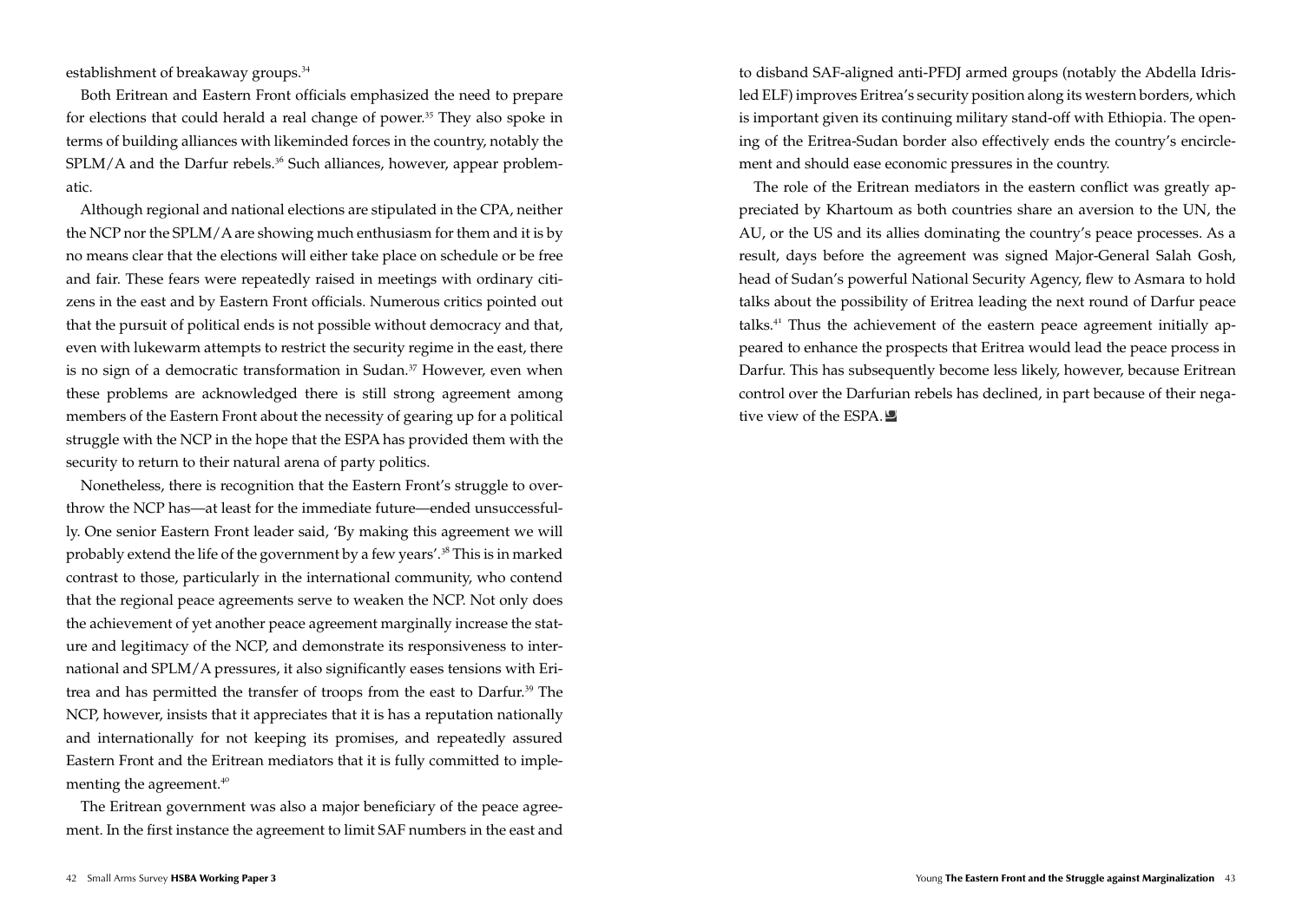### VIII. Conclusion

The armed conflict that emerged in eastern Sudan is not unique. It shares marked similarities to conflicts in southern and western Sudan and like them it is a product of marginalization, uneven development, and the domination of the Sudanese state since independence by riverine-based elites. Moreover, it also bears comparison with conflicts elsewhere in the Horn of Africa where authoritarian governments seeking to control peripheral areas and impose alien cultural forms have provoked resistance (Markakis, 1994). In the absence of democratic institutions through which this domination could be challenged in the political arena, ethnic communities and regions have felt compelled to take up arms. Such has been the case with the BC and the Eastern Front, which would have preferred to engage Khartoum governments politically, but instead were compelled to conduct what has proven to be a less than successful insurgency.

While the SPLM/A and Darfur liberation movements initially took the form of armed groups and only much later developed political wings, the BC has a long political pedigree and only recently turned to armed struggle. However, the Eastern Front and its counterparts in the south and west of Sudan suffered from similar weaknesses: an unclear political programme and an underdeveloped ideology, weak organization and leadership, an inability to enact reforms in its liberated territories, and tenuous links with their support bases. Like those in the south and west, the rebel groups in the east looked to the international community to compensate for their weaknesses. Members of the international community frequently voiced sympathy for the plight of the inhabitants of eastern Sudan but, with the exception of Eritrea, did not go beyond verbal support. Unfortunately, being adjacent to the Red Sea and bordering Eritrea and Ethiopia, eastern Sudan could not expect to escape regional entanglements, particularly in the post-colonial era when the Horn has been in almost constant turmoil.

For most of the 45 years since the ELF launched an armed struggle on what

was then the Sudanese-Ethiopian border, regimes in Khartoum, Addis Ababa, and later Asmara have supported one another's dissidents. The ESPA calls for an end to the support of such dissidents by Khartoum and Asmara, but it will be some time before it can be ascertained whether the commitment to that provision is sincere. Experience in the Horn is that even when governments stop supporting each other's dissidents, they do not disband them, understanding only too well how quickly conditions can change and that a friend of today can become an enemy of tomorrow—or vice versa. Moreover, given widespread allegations that the NCP has not followed through on its commitments under the CPA and the DPA, where it is confronting much stronger armed groups, there are bound to be doubts as to its sincerity in implementing the ESPA.

No doubt the Eastern Front leaders share these concerns, but they have never felt comfortable in the role of guerrilla fighters. Unlike the Darfurian rebels, the BC is a political party and its leadership, and even more of its membership, want to pursue their objectives in the political arena. With all its inadequacies, they now feel they have an agreement that will permit them to do just that. Only time will tell whether that assessment will prove correct but the prognosis cannot be optimistic. As this analysis has made clear the ESPA was largely a by-product of a larger process of reconciling the governments of Eritrea and Sudan and reconfiguring the security architecture of the Horn. Process and rhetoric were emphasized, and legitimacy was conferred on the agreement by the governments of the two countries—and less enthusiastically by the international community, which appears to accept that another conflict in Sudan has been resolved. In fact the only thing resolved is that the violence associated with a low-level insurgency has ended. There is little evidence to show that marginalization—the condition that led the components of the Eastern Front to launch their armed struggle—will end. After an examination of the outcomes of peace processes in Central America, Alejandro Bendana concludes that the weak and disenfranchised majority frequently gains little and often loses significantly from international engagement that has the effect of suppressing conflict but not addressing, much less overcoming, the social injustices that produce the insurrections in the first place (Bendana, 2003). This appears to be an apt summation of the ESPA.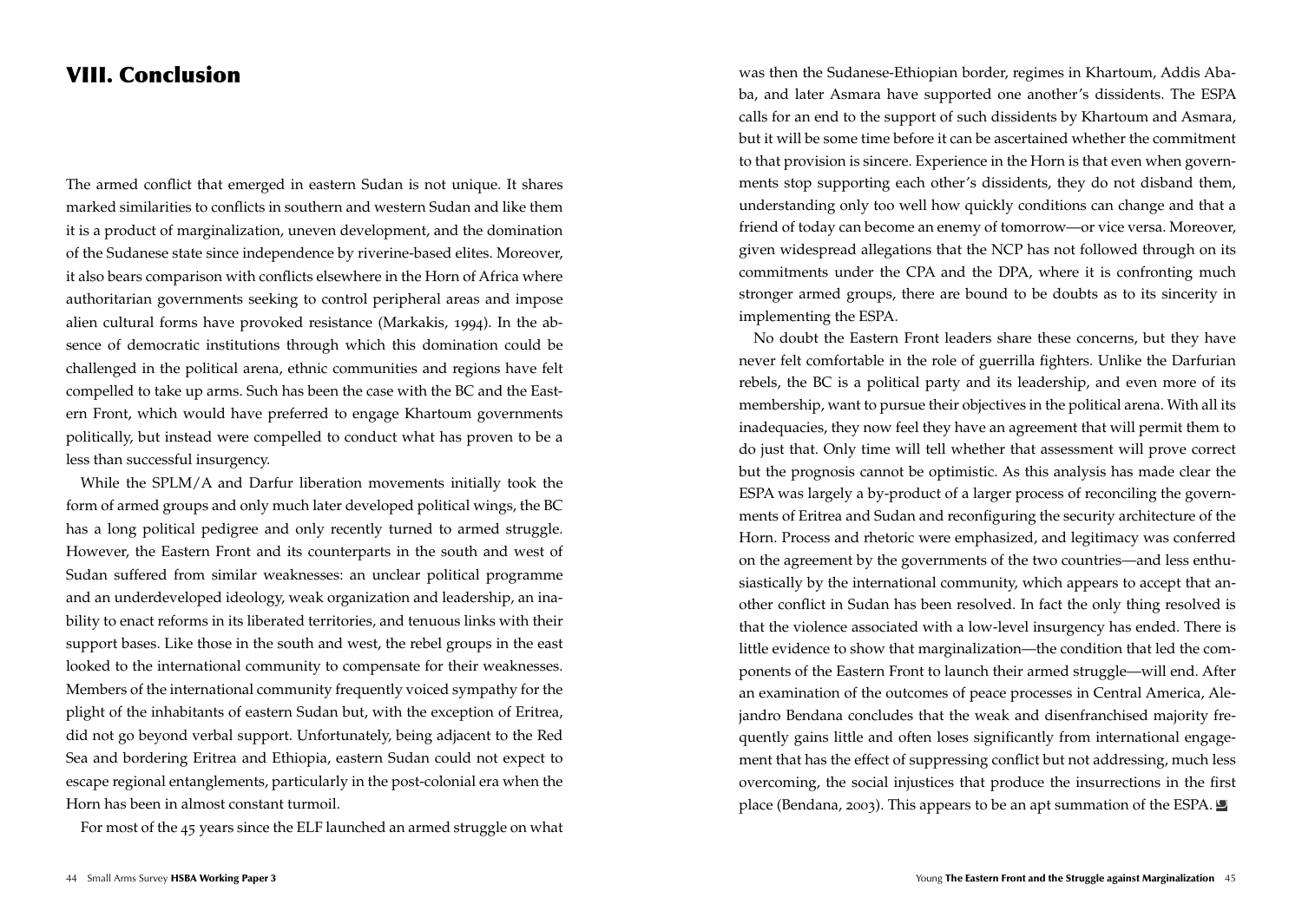# Bibliography

- Bendana, Alejandro. 2003. *What Kind of Peace is Being Built? Critical Assessments from the South.* Ottawa: International Development Research Centre. Ottawa.
- Black Book. Undated. 'The Black Book: Imbalance of Power and Wealth in Sudan.' Translated from Arabic by anonymous authors and placed on the Justice and Equality Movement Web site.
- Cliffe, Lionel. 1999. 'Regional dimensions of conflict in the Horn of Africa.' *Third World Quarterly*, Vol. 20, No. 1. February 1999.
- *Eastern Sudan Peace Agreement*. 2006. Asmara. 14 October. <http://www.sudantribune.com/ IMG/pdf/Eastern\_Sudan\_Peace\_Agreement.pdf>.
- International Crisis Group. 2006. *Sudan: Saving Peace in the East.* Africa Report, No. 102. 5 January.
- Markakis, John. 1994. 'Ethnic conflict and the state in the Horn of Africa.' *Ethnicity and Conflict in the Horn of Africa.* London: James Currey.
- Muddathir Abdel Rahim. 1986. *Imperialism and Nationalism in the Sudan.* Khartoum: Khartoum University Press.
- Pantuliano, Sara. 2005. 'Comprehensive peace? Causes and consequences of underdevelopment and instability in eastern Sudan.' Unpublished Paper. September.
- World Bank. 2003. *Sudan: Stabilisation and Reconstruction*. Country Economic Memorandum. Vol. II: Statistical Appendices. World Bank. June.
- World Food Programme. 2005. *A Livelihood Vulnerability and Nutritional Assessment of Rural Kassala and Red Sea State*. Final Report. Khartoum: World Food Programme. May.
- Young, John. 1999. 'Along Ethiopia's western frontier: Gambella and Benishangul in transition.' *Journal of Modern African Studies*, Vol. 37, No. 2. June, pp. 321-326.
- —. 2002. 'Sudan-Ethiopia relations in transition.' *Journal of Middle East and African Studies.*
- —. 2004. 'Sudan's South Blue Nile Territory and the struggle against marginalization.' In Paul Kingston and Ian Spears eds. *States Within States: Incipient Political Entities in the Post-Cold War Era.* New York: Palgrave Macmillan.
- —. 2005. 'Sudan: a flawed peace process leading to a flawed peace.' *Review of African Political Economy*, Vol. 32, No. 103. March, pp. 99-113.
- —. 2006a. 'Eastern Sudan: caught in a web of external interests.' *Review of African Political Economy*, Vol. 33, No. 109. September, pp. 594-601.
- —. 2006b. *The South Sudan Defence Forces in the wake of the Juba Declaration*. HSBA Working Paper, No. 1. Geneva: Small Arms Survey.
- **Endnotes**
- 1 Author interview with Dr Ghazi Salahdien, 22 April 2002.
- 2 Author interview with Eastern Front leader, Gedaref, 26 November 2006.
- 3 Correspondence with Sara Pantuliano, 21 December 2006.
- 4 Statement by Mustafa Said Khalil, Minister of Health, Gedaref, 26 November 2006.
- 5 See reported cases at <http://www.cpmtsudan.org>.
- 6 Khartoum justified the seizure by accusing the Rashaida of smuggling. The government was also alarmed at their close ties with the regime in Eritrea (the tribe lives on both sides of the border) at a time when relations between Khartoum and Asmara were very tense.
- 7 See the reports at <http://www.cmptsudan.org>.
- 8 Author interview with Eastern Front official, Asmara, 5 October 2006.
- 9 Author interview with Eastern Front official, Khartoum, 3 May 2006.
- 10 Author interview with Eastern Front official, Khartoum, 3 May 2006.
- 11 Author interview with Eastern Front official, Khartoum, 3 May 2006.
- 12 Later, the Eastern Front drew on the external leadership of the BC to participate in the peace negotiations in Asmara.
- 13 Another indicator of its weak performance is that, although there is no doubting the disaffection among Beja youth, the fighting ranks of the BC have never been large, even after the demonstrations and shootings in Port Sudan in December 2005. It would appear that while many Beja youth crossed the border to Eritrea and joined the BC, they soon left again for reasons that cannot be determined, but which clearly reflect negatively on the military leadership.
- 14 Author interview with Eastern Front official, Port Sudan, 4 December 2006.
- 15 Author interview with medical doctor, Khartoum, 29 May 2006.
- 16 Author interview with Eastern Front Officials, Port Sudan, 29 November 2006.
- 17 Discussion group, Beja Club, Port Sudan, 30 November 2006.
- 18 Author interview with Beja Congress officials, Gedaref, 25–26 May 2006.
- 19 Author interviews with Eastern Front officials, Gedaref, 27–28 November 2006; and Port Sudan, 30 November 2006.
- 20 Ghazi Salahdien, Presidential Adviser, Khartoum, 28 August 2006.
- 21 There is reason not to fully endorse this view since the NCP went to considerable lengths to undermine the Eastern Front, including the establishment of an alternative opposition party, but ultimately they were not entirely successful and the ruling party had little option but to deal with the Front. That said, Khartoum appreciated that any peace agreement could not be implemented without an end to the tense relations between Khartoum and Asmara.
- 22 Author interview with Eritrean Government official, Khartoum, 18 November 2006.
- 23 Author interview with Eritrean official, Asmara, 8 October 2006.
- 24 Author interview with Former Beja official, Port Sudan, 1 December 2006.
- 25 Author interview with Eastern Front official, Asmara, 7 October 2006.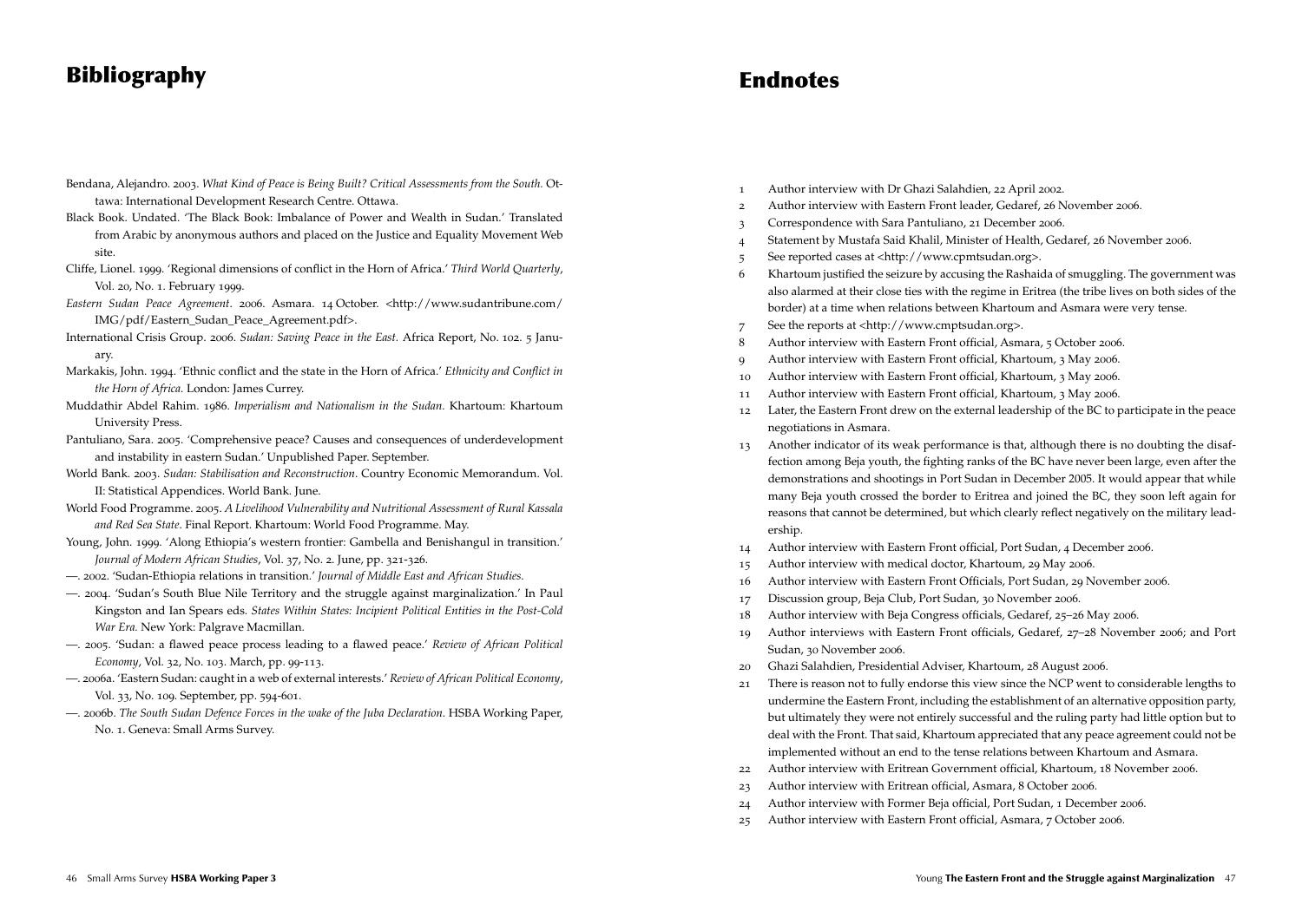- Author interview with Mohamed Ibrahim, Eastern Front Official, Gedaref, 25 November .
- Discussion group, Beja Club, Port Sudan, 30 November 2006.
- Author interview with UNMIS official, Khartoum, 18 January 2006.
- Author interview with Amna Dirar, vice-chairman and leader of the internal wing of the BC, Asmara, 2 October 2006.
- Discussion group, Beja Club, Port Sudan, 30 November 2006.
- Discussion group, Beja Club, Port Sudan, 30 November 2006.
- Discussion groups, Teachers' Club, Gedaref, 24–25 November 2006.
- Discussion group, Beja Club, Port Sudan, 30 November 2006.
- Author interview with Eastern Front official, Asmara, 4 October 2006.
- Author interview with Eritrean official, Asmara, 5 October 2006; interview with Eastern Front Chairman Musa Mohammed Ahmed, Asmara, 10 October 2006.
- Author interview with Eritrean official, Khartoum, 18 November 2006; interview with Eastern Front official, Gedaref, 28 November 2006.
- Discussion group, Beja Club, Port Sudan, 30 November 2006.
- Author interview with an Eastern Front leader, Asmara, 2 October 2006
- Author interview with Eastern Front official, Asmara, 7 October 2006.
- Author interview with Eritrean government official, Khartoum, 18 October 2006.
- Author interview with Eastern Front official, Asmara, 10 October 2006.

# HSBA publications

#### **Sudan Issue Briefs**

- *Persistent threats: Widespread human insecurity in Lakes State, South Sudan, since the Comprehensive Peace Agreement,* September 2006
- *Armed groups in Sudan: The South Sudan Defence Forces in the aftermath of the Juba Declaration,* October 2006
- *Anatomy of civilian disarmament in Jonglei State: Recent experiences and implications,* 2nd edn., November 2006–February 2007
- *No dialogue, no commitment: The perils of deadline diplomacy for Darfur,*  December 2006
- *A widening war around Sudan: The proliferation of armed groups in the Central African Republic,* January 2007
- *The militarization of Sudan: A preliminary review of arms flows and holdings*, April 2007

#### **Sudan Working Papers**

- *The South Sudan Defence Forces in the wake of the Juba Declaration,* by John Young, November 2006
- *Violence and victimization in South Sudan: Lakes State in the post-CPA period,*  by Richard Garfield, February 2007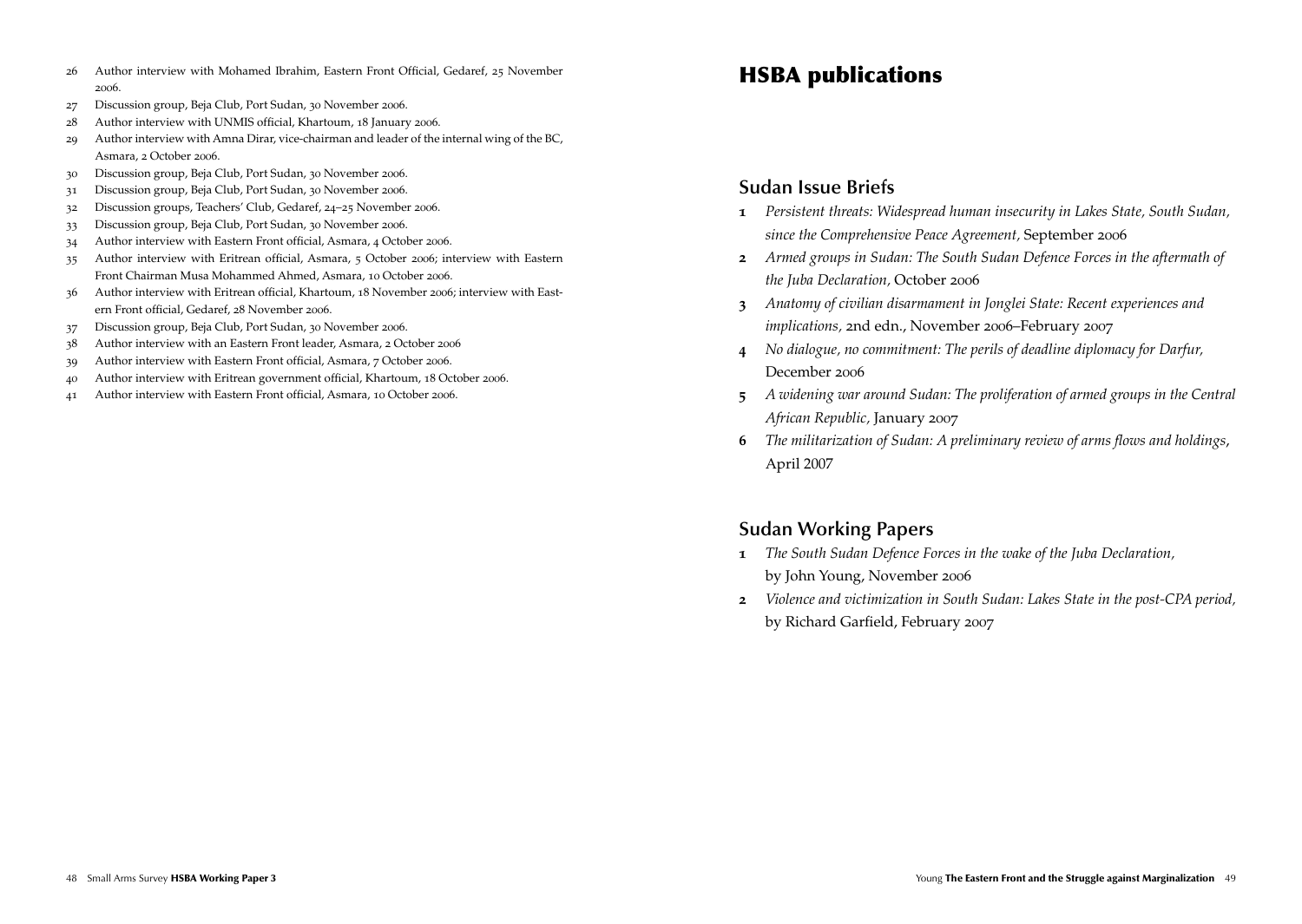# Small Arms Survey Occasional Papers

- **1**  *Re-Armament in Sierra Leone: One Year After the Lomé Peace Agreement,* by Eric Berman, December 2000
- **2**  *Removing Small Arms from Society: A Review of Weapons Collection and Destruction Programmes,* by Sami Faltas, Glenn McDonald, and Camilla Waszink, July 2001
- **3**  *Legal Controls on Small Arms and Light Weapons in Southeast Asia,* by Katherine Kramer (with Nonviolence International Southeast Asia), July 2001
- **4**  *Shining a Light on Small Arms Exports: The Record of State Transparency,* by Maria Haug, Martin Langvandslien, Lora Lumpe, and Nic Marsh (with NISAT), January 2002
- **5**  *Stray Bullets: The Impact of Small Arms Misuse in Central America,* by William Godnick, with Robert Muggah and Camilla Waszink, November 2002
- **6** *Politics from the Barrel of a Gun: Small Arms Proliferation and Conflict in the Republic of Georgia,* by Spyros Demetriou, November 2002
- **7** *Making Global Public Policy: The Case of Small Arms and Light Weapons,* by Edward Laurance and Rachel Stohl, December 2002
- **8** *Small Arms in the Pacific,* by Philip Alpers and Conor Twyford, March 2003
- **9** *Demand, Stockpiles, and Social Controls: Small Arms in Yemen,* by Derek B. Miller, May 2003
- **10** *Beyond the Kalashnikov: Small Arms Production, Exports, and Stockpiles in the Russian Federation,* by Maxim Pyadushkin, with Maria Haug and Anna Matveeva, August 2003
- **11**  *In the Shadow of a Cease-fire: The Impacts of Small Arms Availability and Misuse in Sri Lanka,* by Chris Smith, October 2003
- **12**  *Small Arms in Kyrgyzstan: Post-revolutionary Proliferation,* by S. Neil Mac-Farlane and Stina Torjesen, March 2007, ISBN 2-8288-0076-8 (first printed as *Kyrgyzstan: A Small Arms Anomaly in Central Asia?,* by S. Neil MacFarlane and Stina Torjesen, February 2004)
- **13**  *Small Arms and Light Weapons Production in Eastern, Central, and Southeast Europe*, by Yudit Kiss, October 2004, ISBN 2-8288-0057-1
- **14** *Securing Haiti's Transition: Reviewing Human Insecurity and the Prospects for Disarmament, Demobilization, and Reintegration*, by Robert Muggah, October 2005, updated, ISBN 2-8288-0066-0
- **15** *Silencing Guns: Local Perspectives on Small Arms and Armed Violence in Rural South Pacific Islands Communities*, edited by Emile LeBrun and Robert Muggah, June 2005, ISBN 2-8288-0064-4
- **16** *Behind a Veil of Secrecy: Military Small Arms and Light Weapons Production in Western Europe,* by Reinhilde Weidacher, November 2005, ISBN 2-8288-0065-2
- **17** *Tajikistan's Road to Stability: Reduction in Small Arms Proliferation and Remaining Challenges*, by Stina Torjesen, Christina Wille, and S. Neil MacFarlane, November 2005, ISBN 2-8288-0067-9
- **18** *Demanding Attention: Addressing the Dynamics of Small Arms Demand,* by David Atwood, Anne-Kathrin Glatz, and Robert Muggah, January 2006, ISBN 2-8288-0069-5
- **19** *A Guide to the US Small Arms Market, Industry, and Exports, 1998–2004,* by Tamar Gabelnick, Maria Haug, and Lora Lumpe, September 2006, ISBN 2-8288-0071-7